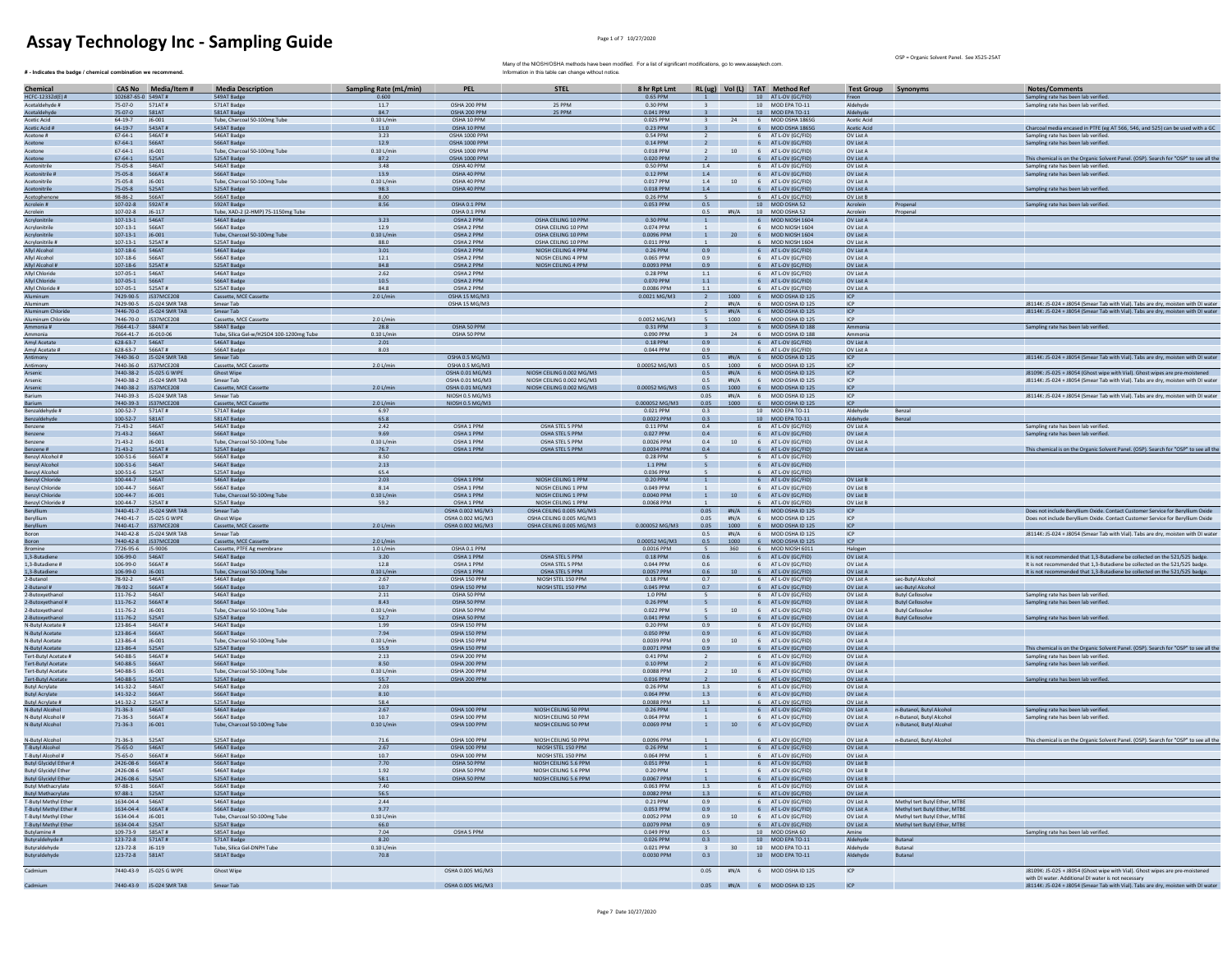OSP = Organic Solvent Panel. See X525-25AT

| # - Indicates the badge / chemical combination we recommend      |                                               |                                                  |                                                            |                                            |                                                  | Many of the NIOSH/OSHA methods have been modified. For a list of significant modifications, go to www.assaytech.com.<br>Information in this table can change without notice. |                                      |                                                    |              |                                                                  |                                            | USP = Urganic Solvent Panel. See X525-25A1             |                                                                                                                                                              |
|------------------------------------------------------------------|-----------------------------------------------|--------------------------------------------------|------------------------------------------------------------|--------------------------------------------|--------------------------------------------------|------------------------------------------------------------------------------------------------------------------------------------------------------------------------------|--------------------------------------|----------------------------------------------------|--------------|------------------------------------------------------------------|--------------------------------------------|--------------------------------------------------------|--------------------------------------------------------------------------------------------------------------------------------------------------------------|
| Chemical<br>Cadmium                                              |                                               | CAS No Media/Item #<br>7440-43-9 JS37MCE208      | <b>Media Description</b><br>Cassette, MCE Cassette         | <b>Sampling Rate (mL/min)</b><br>2.0 L/min | <b>PEL</b><br>OSHA 0.005 MG/M3                   | <b>STEL</b>                                                                                                                                                                  | 8 hr Rpt Lmt<br>0.000052 MG/M3       |                                                    |              | RL (ug) Vol (L) TAT Method Ref<br>0.05 1000 6 MOD OSHA ID 125    | <b>Test Group Synonyms</b><br>ICP          |                                                        | Notes/Comments                                                                                                                                               |
| Calcium                                                          |                                               | 7440-70-2 J5-024 SMR TAB                         | Smear Tab                                                  |                                            |                                                  |                                                                                                                                                                              |                                      |                                                    |              | 10 #N/A 6 MOD OSHA ID 125                                        | ICP                                        |                                                        | J8114K: J5-024 + J8054 (Smear Tab with Vial). Tabs are dry, moisten with DI water                                                                            |
| Calcium                                                          |                                               | 7440-70-2 JS37MCE208                             | Cassette, MCE Cassette                                     | 2.0 L/min                                  |                                                  |                                                                                                                                                                              | 0.0021 MG/M3                         |                                                    | 1000         | 6 MOD OSHA ID 125                                                | ICP                                        |                                                        |                                                                                                                                                              |
| Camphor                                                          | 76-22-2 546AT                                 |                                                  | 546AT Badge                                                | 1.61                                       | OSHA 2 MG/M3                                     |                                                                                                                                                                              | 0.12 PPM                             | 0.6                                                |              | 6 AT L-OV (GC/FID)                                               | OV List B                                  |                                                        |                                                                                                                                                              |
| Camphor                                                          | $76 - 22 - 2$<br>$76 - 22 - 2$                | 566AT<br>525AT#                                  | 566AT Badge<br>525AT Badge                                 | 6.43<br>47.7                               | OSHA 2 MG/M3<br>OSHA 2 MG/M3                     |                                                                                                                                                                              | 0.031 PPM<br>0.0042 PPM              | 0.6<br>0.6                                         |              | 6 AT L-OV (GC/FID)<br>6 AT L-OV (GC/FID)                         | OV List B<br>OV List B                     |                                                        |                                                                                                                                                              |
| Camphor #<br>Carbon Black                                        |                                               | 1333-86-4 JS37PVCPW250                           | Cassette, PVC Pre-wt Cassette                              | 2.0 L/min                                  | OSHA 3.5 MG/M3                                   |                                                                                                                                                                              | 0.021 MG/M3                          | 20                                                 |              | 1000 6 MOD NIOSH 5000                                            | Gravimetric                                |                                                        |                                                                                                                                                              |
| Carbon Tetrachlor                                                | $56 - 23 - 5$                                 | 546AT                                            | 546AT Badge                                                | 1.85                                       | OSHA 10 PPM                                      | OSHA CEILING 25 PPM                                                                                                                                                          | 0.90 PPN                             |                                                    |              | 6 AT L-OV (GC/FID)                                               | OV List A                                  | Tetrachloromethane                                     |                                                                                                                                                              |
| Carbon Tetrachloride                                             | $56 - 23 - 5$                                 | 566AT                                            | 566AT Badge                                                | 7.38                                       | OSHA 10 PPM                                      | OSHA CEILING 25 PPM                                                                                                                                                          | 0.22 PPM                             | - 5                                                |              | 6 AT L-OV (GC/FID)                                               | OV List A                                  | Tetrachloromethane                                     |                                                                                                                                                              |
| Carbon Tetrachloride                                             | $56 - 23 - 5$<br>$56 - 23 - 5$                | J6-001<br>525AT#                                 | Tube, Charcoal 50-100mg Tube                               | $0.10$ L/min<br>68.9                       | OSHA 10 PPM                                      | OSHA CEILING 25 PPM<br>OSHA CEILING 25 PPM                                                                                                                                   | 0.017 PPM<br>0.024 PPM               |                                                    |              | 5 10 6 AT L-OV (GC/FID)<br>AT L-OV (GC/FIE                       | OV List A                                  | Tetrachloromethane<br>Tetrachloromethan                |                                                                                                                                                              |
| Carbon Tetrachloride #<br>Chlorine                               | 7782-50-5                                     | J5-9006                                          | 525AT Badge<br>Cassette, PTFE Ag membrane                  | 1.0 L/mir                                  | OSHA 10 PPM                                      | OSHA CEILING 1 PPM                                                                                                                                                           | 0.0014 PPM                           | $\overline{2}$                                     | 360          | 6 MOD NIOSH 601:                                                 | OV List A<br>Halogen                       |                                                        |                                                                                                                                                              |
| Chlorobenzene                                                    | 108-90-7                                      | 546AT                                            | 546AT Badge                                                | 2.16                                       | OSHA 75 PPM                                      |                                                                                                                                                                              | 0.13 PPM                             | 0.6                                                |              | 6 AT L-OV (GC/FID)                                               | OV List A                                  |                                                        |                                                                                                                                                              |
| Chlorobenzene #                                                  | 108-90-7                                      | 566AT#                                           | 566AT Badge                                                | 8.64                                       | OSHA 75 PPM                                      |                                                                                                                                                                              | 0.031 PPM                            | 0.6                                                |              | 6 AT L-OV (GC/FID)                                               | OV List A                                  |                                                        |                                                                                                                                                              |
| Chlorobenzene<br>Chlorobenzene                                   | 108-90-7<br>108-90-7                          | J6-001<br>525AT                                  | Tube, Charcoal 50-100mg Tube<br>525AT Badge                | $0.10$ L/min<br>62.2                       | OSHA 75 PPM<br>OSHA 75 PPM                       |                                                                                                                                                                              | 0.0027 PPM<br>0.0044 PPM             | 0.6<br>0.6                                         | 10           | 6 AT L-OV (GC/FID)<br>6 AT L-OV (GC/FID)                         | OV List A<br>OV List A                     |                                                        |                                                                                                                                                              |
| Chloroform                                                       | 67-66-3                                       | 546AT                                            | 546AT Badge                                                | 2.10                                       |                                                  | OSHA CEILING 50 PPM                                                                                                                                                          | 0.61 PPM                             | $\overline{\mathbf{3}}$                            |              | 6 AT L-OV (GC/FID)                                               | OV List A                                  | Trichloromethane                                       | Sampling rate has been lab verified.                                                                                                                         |
| Chloroform                                                       | 67-66-3                                       | 566AT                                            | 566AT Badge                                                | 8.39                                       |                                                  | OSHA CEILING 50 PPM                                                                                                                                                          | 0.15 PPM                             | $\mathbf{R}$                                       |              | 6 AT L-OV (GC/FID)                                               | OV List A                                  | Trichloromethane                                       | Sampling rate has been lab verified.                                                                                                                         |
| Chloroform<br>Chloroform #                                       | 67-66-3<br>67-66-3                            | J6-001<br>525AT#                                 | Tube, Charcoal 50-100mg Tube<br>525AT Badge                | $0.10$ L/min<br>73.9                       |                                                  | OSHA CEILING 50 PPM<br>OSHA CEILING 50 PPM                                                                                                                                   | $0.013$ PPM<br>0.017 PPM             | $\overline{\mathbf{3}}$<br>$\overline{\mathbf{3}}$ | 10           | 6 AT L-OV (GC/FID)<br>6 AT L-OV (GC/FID)                         | OV List A<br>OV List A                     | Trichloromethane<br>Trichloromethane                   | This chemical is on the Organic Solvent Panel. (OSP). Search for "OSP" to see all the                                                                        |
| Chromium                                                         |                                               | 7440-47-3 J5-025 G WIPE                          | Ghost Wipe                                                 |                                            | OSHA 1 MG/M3                                     |                                                                                                                                                                              |                                      | 0.05                                               | H N/A        | 6 MOD OSHA ID 125                                                | ICP                                        |                                                        | chemicals together on the Guide. Sampling rate has been lab verified.<br>J8109K: J5-025 + J8054 (Ghost wipe with Vial). Ghost wipes are pre-moistened        |
|                                                                  |                                               |                                                  |                                                            |                                            |                                                  |                                                                                                                                                                              |                                      |                                                    |              |                                                                  |                                            |                                                        | with DJ water, Additional DJ water is not necessary                                                                                                          |
| Chromium<br>Chromium                                             |                                               | 7440-47-3 J5-024 SMR TAB<br>7440-47-3 JS37MCE208 | Smear Tab<br>Cassette, MCE Cassette                        | 2.0 L/min                                  | OSHA 1 MG/M3<br>OSHA 1 MG/M3                     |                                                                                                                                                                              | 0.00052 MG/M3                        | 0.5<br>0.5                                         | 1000         | #N/A 6 MOD OSHA ID 125<br>6 MOD OSHA ID 125                      | ICP<br>ICP                                 |                                                        | J8114K: J5-024 + J8054 (Smear Tab with Vial). Tabs are dry, moisten with DI water                                                                            |
| Chromium Hexavalent Ion                                          |                                               | 18540-29-9 JS37PVC250                            | Cassette, PVC Cassette                                     | 2.0 L/min                                  | OSHA 0.005 MG/M3                                 | OSHA CEILING 0.1 MG/M3                                                                                                                                                       |                                      | $\overline{0}$                                     | 960          | 10 MOD OSHA 215                                                  | Subcontract                                |                                                        | For OSHA 215: Samples collected on PVC filters from welding operations must be<br>submitted within 8 days of sampling. Samples collected on PVC filters from |
| Cobalt<br>Cobalt                                                 |                                               | 7440-48-4 J5-024 SMR TAB<br>7440-48-4 JS37MCE208 | Smear Tab<br>Cassette, MCE Cassette                        | $2.0$ L/min                                | OSHA 0.1 MG/M3<br>OSHA 0.1 MG/M3                 |                                                                                                                                                                              | 0.000052 MG/M3                       | 0.2<br>0.05                                        | #N/A<br>1000 | 6 MOD OSHA ID 125<br>6 MOD OSHA ID 125                           | ICP<br>ICP                                 |                                                        | J8114K: J5-024 + J8054 (Smear Tab with Vial). Tabs are dry, moisten with DI water                                                                            |
| Copper                                                           |                                               | 7440-50-8 J5-024 SMR TAB                         | Smear Tab                                                  |                                            | OSHA 0.1 MG/M3                                   |                                                                                                                                                                              |                                      | 0.5                                                | #N/A         | 6 MOD OSHA ID 125                                                | ICP                                        |                                                        | J8114K: J5-024 + J8054 (Smear Tab with Vial). Tabs are dry, moisten with DI water                                                                            |
| Copper                                                           | 1319-77-3 16-095                              | 7440-50-8 JS37MCE208                             | Cassette, MCE Cassette                                     | 2.0 L/min                                  | OSHA 0.1 MG/M3                                   |                                                                                                                                                                              | 0.00052 MG/M3                        | 0.5                                                | 1000         | 6 MOD OSHA ID 125                                                | ICP                                        |                                                        |                                                                                                                                                              |
| Cresol, Total<br>Cresol, Total                                   | 1319-77-3 596AT                               |                                                  | Tube, XAD-7 50-1100mg Tube<br>596AT Badge                  | $0.10$ L/min<br>86.2                       |                                                  |                                                                                                                                                                              | 0.0047 PPM<br>0.027 PPM              | $\mathbf{1}$<br>$5 -$                              | 24           | 10 MOD OSHA 32<br>10 MOD OSHA 32                                 | Phenol<br>Phenol                           |                                                        |                                                                                                                                                              |
|                                                                  |                                               |                                                  |                                                            |                                            |                                                  |                                                                                                                                                                              |                                      |                                                    |              |                                                                  |                                            |                                                        |                                                                                                                                                              |
| Cresol, Total #<br>Crotonaldehyde #                              | 1319-77-3 525AT#<br>4170-30-3 571AT#          |                                                  | 525AT Badge<br>571AT Badge                                 | 86.2<br>8.59                               | OSHA 2 PPM                                       |                                                                                                                                                                              | 0.027 PPM<br>0.0042 PPM              | 0.05                                               |              | 10 MOD OSHA 32<br>10 MOD EPA TO-11                               | Phenol<br>Aldehyde                         |                                                        | Cresol on a 525 badge is sold as a X525-4AT. If Chesol is submitted on a 525-1,                                                                              |
| Crotonaldehyde                                                   | 4170-30-3   581AT                             |                                                  | 581AT Badge                                                | 71.5                                       | OSHA 2 PPM                                       |                                                                                                                                                                              | 0.00051 PPM                          | 0.05                                               |              | 10 MOD EPA TO-11                                                 | Aldehyde                                   |                                                        |                                                                                                                                                              |
| Cumene                                                           | 98-82-8 546AT                                 |                                                  | 546AT Badge                                                | 2.09                                       |                                                  |                                                                                                                                                                              | 0.10 PPM                             | 0.5                                                |              | 6 AT L-OV (GC/FID)                                               | OV List A                                  |                                                        |                                                                                                                                                              |
| Cumene #                                                         | 98-82-8                                       | 566AT#                                           | 566AT Badge                                                | 8.36                                       |                                                  |                                                                                                                                                                              | 0.025 PPM                            | 0.5                                                |              | 6 AT L-OV (GC/FID)                                               | OV List A                                  |                                                        |                                                                                                                                                              |
| Cumene<br>Cumene                                                 | 98-82-8<br>98-82-8                            | $J6 - 001$<br>525AT                              | Tube, Charcoal 50-100mg Tube<br>525AT Badge                | $0.10$ L/mi<br>54.6                        |                                                  |                                                                                                                                                                              | 0.0021 PPM<br>0.0039 PPM             | 0.5<br>0.5                                         |              | 6 AT L-OV (GC/FID)<br>6 AT L-OV (GC/FID)                         | OV List A<br>OV List A                     |                                                        |                                                                                                                                                              |
| Ethyl 2-Cyanoacrylate #                                          | 7085-85-0 595AT#                              |                                                  | 595AT Badge                                                | 12.5                                       |                                                  |                                                                                                                                                                              | 0.0098 PPM                           | 0.3                                                |              | 10 MOD OSHA 55                                                   |                                            |                                                        | Badges must be shipped on ice and arrive at the lab within 3 days of sampling.                                                                               |
| Cyclohexane #                                                    | 110-82-7 546AT#                               |                                                  | 546AT Badge                                                | 2.21                                       | OSHA 300 PPM                                     |                                                                                                                                                                              | 0.16 PPM                             | 0.6                                                |              | 6 AT L-OV (GC/FID)                                               | OV List A                                  |                                                        | Sampling rate has been lab verified.                                                                                                                         |
| Cyclohexane                                                      | 110-82-7 566AT                                |                                                  | 566AT Badge                                                | 8.82                                       | OSHA 300 PPM                                     |                                                                                                                                                                              | 0.041 PPM                            | 0.6                                                |              | 6 AT L-OV (GC/FID)                                               | OV List A                                  |                                                        | Sampling rate has been lab verified.                                                                                                                         |
| Cyclohexane                                                      | 110-82-7                                      | J6-001                                           | Tube, Charcoal 50-100mg Tube                               | $0.10$ L/min                               | OSHA 300 PPM                                     |                                                                                                                                                                              | 0.0036 PPM                           | 0.6                                                | 10           | 6 AT L-OV (GC/FID)                                               | OV List A                                  |                                                        |                                                                                                                                                              |
| Cyclohexane<br>Cyclohexanol                                      | 110-82-7<br>108-93-0 546AT                    | 525AT                                            | 525AT Badge<br>546AT Badge                                 | 59.9<br>2.29                               | OSHA 300 PPM<br>OSHA 50 PPM                      |                                                                                                                                                                              | 0.0061 PPM<br>0.16 PPM               | 0.6<br>0.7                                         |              | 6 AT L-OV (GC/FID)<br>6 AT L-OV (GC/FID)                         | OV List A<br>OV List A                     |                                                        | Sampling rate has been lab verified.                                                                                                                         |
| Cyclohexanol #                                                   | 108-93-0                                      | 566AT#                                           | 566AT Badge                                                | 9.16                                       | OSHA 50 PPM                                      |                                                                                                                                                                              | 0.039 PPM                            | 0.7                                                |              | 6 AT L-OV (GC/FID)                                               | OV List A                                  |                                                        |                                                                                                                                                              |
| Cyclohexanol                                                     | 108-93-0 525AT                                |                                                  | 525AT Badge                                                | 56.7                                       | OSHA 50 PPM                                      |                                                                                                                                                                              | 0.0063 PPM                           | 0.7                                                |              | 6 AT L-OV (GC/FID)                                               | OV List A                                  |                                                        |                                                                                                                                                              |
| Cyclohexanone<br>Cyclohexanone #                                 | 108-94-1 546AT<br>108-94-1                    | 566AT#                                           | 546AT Badge<br>566AT Badge                                 | 2.34<br>9.37                               | OSHA 50 PPM<br>OSHA 50 PPM                       |                                                                                                                                                                              | 0.13 PPM<br>0.033 PPM                | 0.6<br>0.6                                         |              | 6 AT L-OV (GC/FID)<br>6 AT L-OV (GC/FID)                         | OV List A<br>OV List A                     |                                                        | Sampling rate has been lab verified.<br>Sampling rate has been lab verified                                                                                  |
| Cyclohexanone                                                    | 108-94-1 J6-001                               |                                                  | Tube, Charcoal 50-100mg Tube                               | $0.10$ L/min                               | OSHA 50 PPM                                      |                                                                                                                                                                              | $0.0031$ PPM                         | 0.6                                                | 10           | 6 AT L-OV (GC/FID)                                               | OV List A                                  |                                                        |                                                                                                                                                              |
| Cyclohexanone                                                    | 108-94-1                                      | 525AT                                            |                                                            |                                            |                                                  |                                                                                                                                                                              |                                      |                                                    |              |                                                                  |                                            |                                                        |                                                                                                                                                              |
| Cyclohexylamine #<br>Desflurane #                                |                                               |                                                  | 525AT Badge                                                | 66.8                                       | OSHA 50 PPM                                      |                                                                                                                                                                              | 0.0047 PPM                           | 0.6                                                |              | 6 AT L-OV (GC/FID)                                               | OV List A                                  |                                                        | This chemical is on the Organic Solvent Panel. (OSP). Search for "OSP" to see all the                                                                        |
|                                                                  | 108-91-8 585AT#                               |                                                  | 585AT Badge                                                | 7.41                                       |                                                  |                                                                                                                                                                              | 0.035 PPM                            | 0.5                                                |              | 10 MOD OSHA 60                                                   | Amine                                      |                                                        | Sampling rate has been lab verified.                                                                                                                         |
|                                                                  | 57041-67-5 571AT#                             |                                                  | 571AT Badge                                                | 8.56                                       |                                                  |                                                                                                                                                                              | 0.11 PPM                             | $\overline{\mathbf{3}}$<br>$\overline{3}$          |              | 6 MOD OSHA 103                                                   | Anesthetic Gas                             | Suprane                                                |                                                                                                                                                              |
| Desflurane<br>Diacetone Alcoho                                   | 57041-67-5 J6-001<br>123-42-2 546AT           |                                                  | Tube, Charcoal 50-100mg Tube<br>546AT Badge                | 0.050 L/mi<br>2.13                         | OSHA 50 PPM                                      |                                                                                                                                                                              | 0.018 PPM<br>0.21 PPM                | $\mathbf{1}$                                       |              | 6 MOD OSHA 103<br>6 AT L-OV (GC/FID)                             | Anesthetic Gas<br>OV List A                | Supran                                                 |                                                                                                                                                              |
| Diacetone Alcohol #                                              | 123-42-2    566AT#                            |                                                  | 566AT Badge                                                | 8.50                                       | OSHA 50 PPM                                      |                                                                                                                                                                              | 0.052 PPM                            | $\overline{1}$                                     |              | 6 AT L-OV (GC/FID)                                               | OV List A                                  |                                                        |                                                                                                                                                              |
| 1,5-Diaminopentane                                               | 462-94-2 585AT                                |                                                  | 585AT Badge                                                | 7.30                                       |                                                  |                                                                                                                                                                              | 0.068 PPM                            | <sup>1</sup>                                       |              | 10 MOD OSHA 60                                                   | Amine                                      |                                                        |                                                                                                                                                              |
| 1,3-Diaminopropane                                               |                                               | 566AT#                                           | 585AT Badge                                                | 8.60                                       |                                                  |                                                                                                                                                                              | 0.080 PPM                            | $\overline{1}$                                     |              | 10 MOD OSHA 60                                                   | Amine                                      |                                                        |                                                                                                                                                              |
| 1,2-Dibromoethane #<br>1.2-Dibromoethane                         | 106-93-4<br>106-93-4 546AT                    |                                                  | 566AT Badge<br>546AT Badge                                 | 6.67<br>1.67                               |                                                  |                                                                                                                                                                              | 0.12 PPM<br>0.49 PPM                 | $\overline{\mathbf{3}}$<br>$\overline{\mathbf{3}}$ |              | 6 AT L-OV (GC/FID)<br>6 AT L-OV (GC/FID)                         | OV List A<br>OV List A                     | <b>Ethylene Dibromide</b><br><b>Ethylene Dibromide</b> |                                                                                                                                                              |
| 1,2-Dibromoethane                                                | 106-93-4 525AT                                |                                                  | 525AT Badge                                                | 71.2                                       |                                                  |                                                                                                                                                                              | 0.011 PPM                            |                                                    |              | 6 AT L-OV (GC/FID)                                               | OV List A                                  | <b>Ethylene Dibromide</b>                              |                                                                                                                                                              |
| 1,2-Dichlorobenzene #                                            | 95-50-1                                       | 566AT#<br>546AT                                  | 566AT Badge                                                | 7.55                                       | OSHA 50 PPM<br>OSHA 50 PPM                       | 50 PPM                                                                                                                                                                       | 0.046 PPM                            | $\mathbf 1$<br>$\overline{1}$                      |              | 6 AT L-OV (GC/FID                                                | OV List B                                  |                                                        |                                                                                                                                                              |
| 1,2-Dichlorobenzene<br>1,2-Dichlorobenzene                       | 95-50-1<br>95-50-1                            | 525AT                                            | 546AT Badge<br>525AT Badge                                 | 1.89<br>56.5                               | OSHA 50 PPM                                      | 50 PPM<br>50 PPM                                                                                                                                                             | 0.18 PPM<br>0.0061 PPM               | $\overline{1}$                                     |              | 6 AT L-OV (GC/FID)<br>6 AT L-OV (GC/FID)                         | OV List B<br>OV List B                     |                                                        |                                                                                                                                                              |
| 1.4-Dichlorobenzene #                                            | $106 - 46 - 7$                                | 566AT#                                           | 566AT Badge                                                | 7.55                                       | OSHA 75 PPM                                      |                                                                                                                                                                              | 0.046 PPM                            | <sup>1</sup>                                       |              | 6 AT L-OV (GC/FID)                                               | OV List B                                  | p-Dichlorobenzene                                      |                                                                                                                                                              |
| 1,4-Dichlorobenzene                                              | 106-46-7                                      | 546AT                                            | 546AT Badge                                                | 1.89                                       | OSHA 75 PPM                                      |                                                                                                                                                                              | 0.18 PPM                             | $\overline{1}$                                     |              | 6 AT L-OV (GC/FID)                                               | OV List B                                  | p-Dichlorobenzene                                      |                                                                                                                                                              |
| 1,4-Dichlorobenzene<br>1.1-Dichloroethane                        | 106-46-7<br>75-34-3                           | 525AT<br>546AT                                   | 525AT Badge<br>546AT Badge                                 | 56.5<br>2.30                               | OSHA 75 PPM<br>OSHA 100 PPM                      |                                                                                                                                                                              | 0.0061 PPM<br>0.45 PPM               | $\frac{1}{2}$                                      |              | 6 AT L-OV (GC/FID                                                | OV List B<br>OV List A                     | p-Dichlorobenzene                                      |                                                                                                                                                              |
| 1,1-Dichloroethan                                                | $75 - 34 - 3$                                 | J6-001                                           | Tube, Charcoal 50-100mg Tube                               | $0.10$ L/mir                               | OSHA 100 PPM                                     |                                                                                                                                                                              | 0.010 PPM                            | <sup>2</sup>                                       | 10           | 6 AT L-OV (GC/FID)<br>6 AT L-OV (GC/FID)                         | OV List A                                  |                                                        |                                                                                                                                                              |
| 1,1-Dichloroethane #                                             | $75 - 34 - 3$                                 | 566AT#                                           | 566AT Badge                                                | 9.22                                       | OSHA 100 PPM                                     |                                                                                                                                                                              | 0.11 PPM                             | $\frac{2}{2}$                                      |              | 6 AT L-OV (GC/FID)                                               | OV List A                                  |                                                        |                                                                                                                                                              |
| 1,1-Dichloroethane                                               | $75 - 34 - 3$                                 | 525AT                                            | 525AT Badge                                                | 76.4                                       | OSHA 100 PPM                                     |                                                                                                                                                                              | 0.013 PPM                            | $\overline{2}$                                     |              | 6 AT L-OV (GC/FID)                                               | OV List A                                  |                                                        |                                                                                                                                                              |
| 1,2-Dichloroethane                                               | 107-06-2 546AT                                |                                                  | 546AT Badge                                                | 2.31                                       | OSHA 50 PPM                                      | OSHA CEILING 100 PPM                                                                                                                                                         | 0.45 PPM                             | $\frac{1}{2}$                                      |              | 6 AT L-OV (GC/FID)                                               | OV List A                                  | EDC                                                    | Sampling rate has been lab verified.                                                                                                                         |
| , z-Dichloroethane #<br>1,2-Dichloroethane<br>1,2-Dichloroethane | 107-06-2<br>107-06-2 J6-001<br>107-06-2 525AT | 566AT#                                           | 566AT Badge<br>Tube, Charcoal 50-100mg Tube<br>525AT Badge | $0.10$ L/min<br>63.5                       | <b>USHA 50 PPM</b><br>OSHA 50 PPM<br>OSHA 50 PPM | USHA CEILING 100 PPM<br>OSHA CEILING 100 PPM<br>OSHA CEILING 100 PPM                                                                                                         | 0.11 PPM<br>$0.010$ PPM<br>0.016 PPM | $\overline{2}$                                     |              | AT L-OV (GC/FID<br>2 10 6 AT L-OV (GC/FID)<br>6 AT L-OV (GC/FID) | <b>UV LIST A</b><br>OV List A<br>OV List A | EDC<br>EDC<br>EDC                                      | sampling rate has been lab verified.<br>Sampling rate has been lab verified.                                                                                 |
| 1,2-Dichloroethylene #                                           | 540-59-0    546AT#                            |                                                  | 546AT Badge                                                | 2.33                                       | OSHA 200 PPM                                     |                                                                                                                                                                              | 0.45 PPM                             | $\overline{2}$                                     |              | 6 AT L-OV (GC/FID)                                               | OV List A                                  | 1,2-DCE, 1,2-Dichloroethene                            | This is a sum of cis-1,2-Dichloroethylene (CAS # 156-59-2) and trans-1,2-<br>Dichloroethylene (CAS # 156-60-5)                                               |
| 1,2-Dichloroethylene                                             | 540-59-0    566AT                             |                                                  | 566AT Badge                                                | 9.32                                       | OSHA 200 PPM                                     |                                                                                                                                                                              | 0.11 PPM                             | $\overline{2}$                                     |              | 6 AT L-OV (GC/FID)                                               | OV List A                                  | 1,2-DCE, 1,2-Dichloroethene                            | This is a sum of cis-1,2-Dichloroethylene (CAS # 156-59-2) and trans-1,2-<br>Dichloroethylene (CAS # 156-60-5)                                               |
| 1,2-Dichloroethylene                                             | 540-59-0 525AT<br>78-87-5 566AT#              |                                                  | 525AT Badge<br>566AT Badge                                 | 75.8<br>7.98                               | OSHA 200 PPM                                     |                                                                                                                                                                              | $0.014$ PPM<br>0.11 PPM              | $\overline{2}$<br>$\overline{2}$                   |              | 6 AT L-OV (GC/FID)<br>6 AT L-OV (GC/FID)                         | OV List A<br>OV List A                     | 1,2-DCE, 1,2-Dichloroethene<br>Propylene Dichloride    | This is a sum of cis-1,2-Dichloroethylene (CAS # 156-59-2) and trans-1,2-                                                                                    |
| 1,2-Dichloropropane #<br>1,2-Dichloropropane                     | 78-87-5                                       | 525AT                                            | 525AT Badge                                                | 60.8                                       |                                                  |                                                                                                                                                                              | 0.015 PPM                            | $\overline{2}$                                     |              | 6 AT L-OV (GC/FID)                                               | OV List A                                  | Propylene Dichloride                                   |                                                                                                                                                              |
| Dicyclopentadiene                                                | 77-73-6                                       | 546AT                                            | 546AT Badge                                                | 1.99                                       |                                                  |                                                                                                                                                                              | 0.39 PPM                             | $\overline{2}$                                     |              | 6 AT L-OV (GC/FID)                                               | OV List B                                  |                                                        |                                                                                                                                                              |
| <b>Dicyclopentadiene</b>                                         | $77 - 73 - 6$                                 | 566AT                                            | 566AT Badge                                                | 7.97                                       |                                                  |                                                                                                                                                                              | 0.097 PPM                            | $\overline{2}$                                     |              | 6 AT L-OV (GC/FID)                                               | OV List B                                  |                                                        |                                                                                                                                                              |
| Dicyclopentadiene #                                              | $77 - 73 - 6$                                 | 525AT#                                           | 525AT Badge                                                | 57.8                                       |                                                  |                                                                                                                                                                              | $0.013$ PPM                          |                                                    |              | 6 AT L-OV (GC/FID)                                               | OV List B                                  |                                                        |                                                                                                                                                              |
| Diethanolamine #<br>Diethyl Ketone                               | $111 - 42 - 2$<br>$96 - 22 - 0$               | 585AT#<br>546AT                                  | 585AT Badge<br>546AT Badge                                 | 7.19<br>2.37                               |                                                  |                                                                                                                                                                              | 0.067 PPM<br>0.75 PPM                | $\overline{\mathbf{3}}$                            |              | 10 MOD OSHA 60<br>6 AT L-OV (GC/FID)                             | Amine<br>OV List A                         | 3-Pentanone                                            | Sampling rate has been lab verified.                                                                                                                         |
| Diethyl Ketone #<br>Diethyl Ketone                               | $96 - 22 - 0$<br>$96 - 22 - 0$                | 566AT#<br>525AT                                  | 566AT Badge<br>525AT Badge                                 | 9.47<br>66.6                               |                                                  |                                                                                                                                                                              | 0.19 PPM<br>0.027 PPM                | $\frac{3}{2}$<br>$\overline{\mathbf{3}}$           |              | 6 AT L-OV (GC/FID)<br>6 AT L-OV (GC/FID)                         | OV List A<br>OV List A                     | 3-Pentanone<br>3-Pentanone                             |                                                                                                                                                              |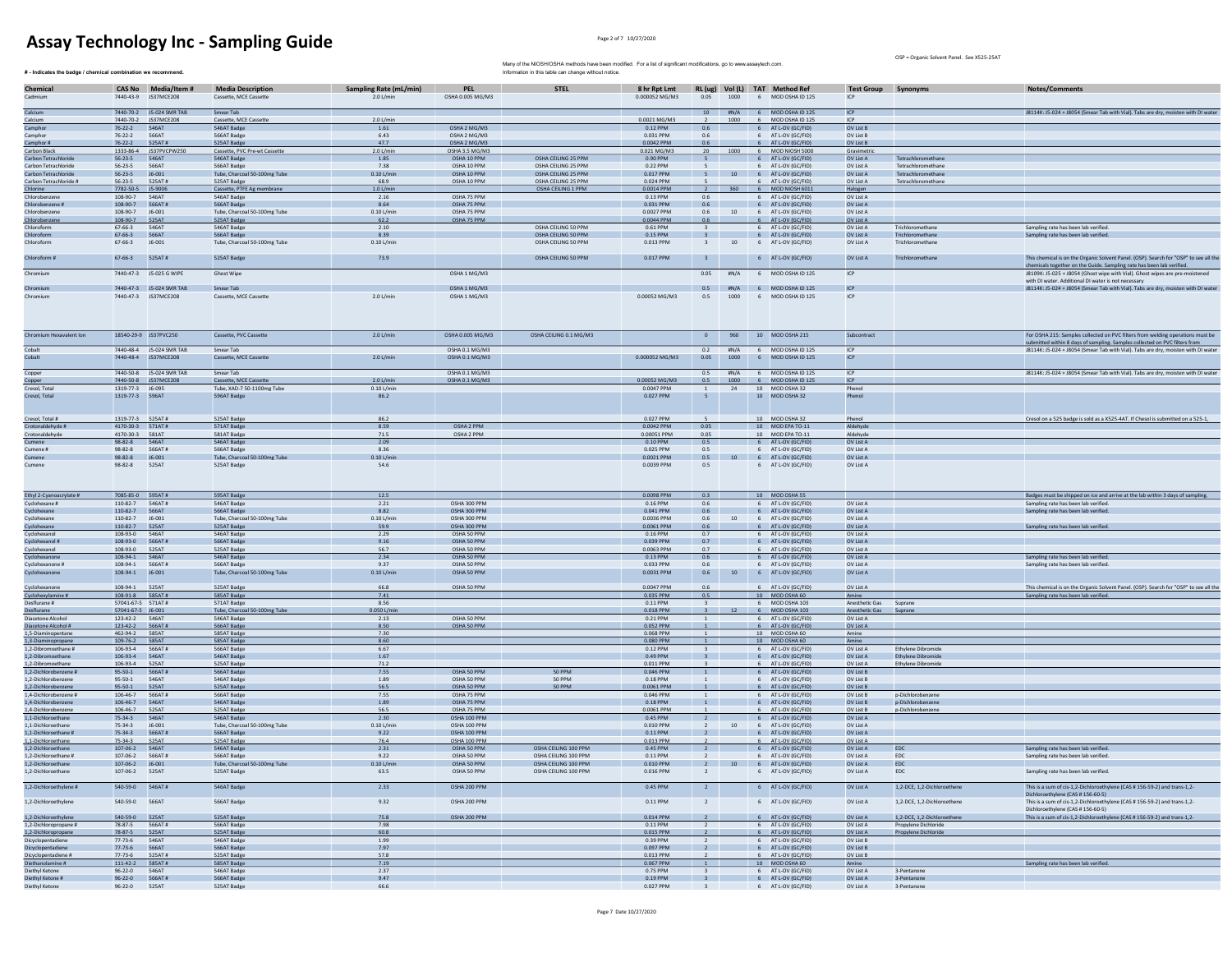$#$  - Indicates the badge / chemical combination we recommend.

OSP = Organic Solvent Panel. See X525-25AT

| Chemical                                                  | <b>CAS No</b>                       | Media/Item #           | <b>Media Description</b>                      | Sampling Rate (mL/min) | <b>PEL</b>                     | <b>STEL</b>                                    | 8 hr Rpt Lmt                |                         |          |                | RL (ug) Vol (L) TAT Method Ref           | <b>Test Group Synonyms</b>  |                                                      | Notes/Comments                                                                        |
|-----------------------------------------------------------|-------------------------------------|------------------------|-----------------------------------------------|------------------------|--------------------------------|------------------------------------------------|-----------------------------|-------------------------|----------|----------------|------------------------------------------|-----------------------------|------------------------------------------------------|---------------------------------------------------------------------------------------|
| Diethylamine #                                            |                                     | 109-89-7 585AT#        | 585AT Badge                                   | 8.67                   | OSHA 25 PPM                    | NIOSH STEL 250 PPM                             | 0.040 PPM                   |                         |          |                | 10 MOD OSHA 60                           |                             |                                                      |                                                                                       |
| Diethylene Glycol Butyl Ether                             | $112 - 34 - 5$                      | 16-001                 | Tube, Charcoal 50-100mg Tube                  | $0.101/m$ ir           |                                |                                                | 0.031 PPM                   | 10 <sup>1</sup>         | 10       |                | 6 AT L-OV (GC/FID                        | OV List A                   | <b>Butyl Carbitol</b>                                |                                                                                       |
| Diethylene Glycol Butyl Ether #                           | 112-34-5 566AT#                     |                        | 566AT Badge                                   | 7.19                   |                                |                                                | 0.44 PPM                    | 10                      |          |                | 6 AT L-OV (GC/FID)                       | OV List A                   | <b>Butyl Carbitol</b>                                |                                                                                       |
| Diethylene Glycol Butyl Ether                             | 112-34-5                            | 546AT                  | 546AT Badge                                   | 1.80                   |                                |                                                | 1.7 PPM                     | 10                      |          |                | 6 AT L-OV (GC/FID)                       | OV List A                   | <b>Butyl Carbitol</b>                                |                                                                                       |
| Diethylenetriamine #<br>Diisobutyl Ketone #               | 111-40-0<br>108-83-8                | 585AT#<br>566AT#       | 585AT Badge<br>566AT Badge                    | 7.26<br>7.69           | OSHA 50 PPM                    | OSHA CEILING 10 PPM                            | 0.020 PPM<br>0.042 PPM      | 0.3<br>0.9              |          |                | 10 MOD OSHA 60                           | Amine                       |                                                      |                                                                                       |
| Diisobutyl Ketone                                         | 108-83-8                            | 546AT                  | 546AT Badge                                   | 1.92                   | OSHA 50 PPM                    |                                                | 0.17 PPM                    | 0.9                     |          |                | 6 AT L-OV (GC/FID<br>6 AT L-OV (GC/FID)  | OV List B<br>OV List B      | 2,6-Dimethyl-4-heptanone<br>2.6-Dimethyl-4-heptanone |                                                                                       |
| Diisobutyl Ketone                                         | $108 - 83 - 8$                      | 525AT                  | 525AT Badge                                   | 56.4                   | OSHA 50 PPM                    |                                                | 0.0057 PPM                  | 0.9                     |          |                | 6 AT L-OV (GC/FID                        | OV List B                   | 2,6-Dimethyl-4-heptanone                             |                                                                                       |
| Dimethylamine #                                           | 124-40-3 585AT#                     |                        | 585AT Badge                                   | 11.1                   | OSHA 10 PPM                    |                                                | 0.031 PPM                   | 0.3                     |          |                | 10 MOD OSHA 60                           | Amine                       |                                                      |                                                                                       |
| Dimethylsulfoxide #                                       | $67 - 68 - 5$                       | 566AT#                 | 566AT Badge                                   | 10.4                   |                                |                                                | 0.63 PPM                    | 10                      |          |                | 10 AT L-OV (GC/FID)                      |                             | <b>DMSO</b>                                          | Analysis only compatable with Methyl Ethyl Ketoxime, Analyzed in the California       |
| Dimethylsulfoxide                                         | $67 - 68 - 5$                       | J6-001                 | Tube, Charcoal 50-100mg Tube                  | $0.10$ L/mi            |                                |                                                | 0.065 PPM                   | 10                      |          |                | 10 AT L-OV (GC/FID)                      |                             | <b>DMSO</b>                                          |                                                                                       |
| 1,4-Dioxane<br>1.4-Dioxane                                | 123-91-1                            | 546AT<br>566AT         | 546AT Badge<br>566AT Badge                    | 2.44                   | OSHA 100 PPM<br>OSHA 100 PPM   | NIOSH CEILING 1 PPM<br>NIOSH CEILING 1 PPM     | 0.47 PPM                    |                         |          | 6              | AT L-OV (GC/FID)                         | OV List A<br>OV List A      |                                                      | Sampling rate has been lab verified.                                                  |
| 1.4-Dioxane                                               | 123-91-1<br>123-91-1                | $J6 - 001$             | Tube, Charcoal 50-100mg Tube                  | 9.77<br>$0.10$ L/min   | OSHA 100 PPM                   | NIOSH CEILING 1 PPM                            | 0.12 PPM<br>0.012 PPM       | $\overline{2}$          | $10$     |                | 6 AT L-OV (GC/FID)<br>6 AT L-OV (GC/FID) | OV List A                   |                                                      | Sampling rate has been lab verified                                                   |
| 1,4-Dioxane #                                             | 123-91-1 525AT#                     |                        | 525AT Badge                                   | 60.1                   | OSHA 100 PPM                   | NIOSH CEILING 1 PPM                            | 0.019 PPM                   |                         |          |                | 6 AT L-OV (GC/FID)                       | OV List A                   |                                                      | Sampling rate has been lab verified.                                                  |
| 1.3-Dioxolane                                             | 646-06-0 566AT                      |                        | 566AT Badge                                   | 10.2                   |                                |                                                | 0.067 PPM                   | <sup>1</sup>            |          |                | 6 AT L-OV (GC/FID)                       | OV List A                   |                                                      |                                                                                       |
|                                                           | 646-06-0 546AT                      |                        |                                               |                        |                                |                                                |                             |                         |          |                | 6 AT L-OV (GC/FID)                       |                             |                                                      |                                                                                       |
| 1,3-Dioxolane<br>Dipropylene Glycol Methylether           | 34590-94-8 546AT                    |                        | 546AT Badge<br>546AT Badge                    | 2.60<br>1.88           | OSHA 100 PPM                   |                                                | 0.26 PPM<br>3.1 PPM         | $17\,$                  |          |                | 6 AT L-OV (GC/FID                        | OV List A<br>OV List B      |                                                      |                                                                                       |
| Dipropylene Glycol Methylether # 34590-94-8 566AT #       |                                     |                        | S66AT Badge                                   | 7.52                   | OSHA 100 PPM                   |                                                | 0.78 PPM                    | 17                      |          |                | 6 AT L-OV (GC/FID)                       | OV List R                   |                                                      |                                                                                       |
| Dipropylene Glycol Methylether                            | 34590-94-8 525AT                    |                        | 525AT Badge                                   | 55.8                   | OSHA 100 PPM                   |                                                | 0.10 PPM                    | 17                      |          |                | 6 AT L-OV (GC/FID)                       | OV List B                   |                                                      |                                                                                       |
| Dust, Respirable                                          |                                     | 1318-93-0 JS37PVCPW350 | Cassette, PVC Pre-wt Cassette                 | $2.5$ L/min            | OSHA 5 MG/M3                   |                                                | 0.017 MG/M3                 | 20                      |          |                | 400 6 MOD NIOSH 600                      | Gravimetrio                 |                                                      | Attach a cyclone and adjust flow according to the manufacuturers cylcone              |
| Dust, Total                                               |                                     | 1318-93-0 JS37PVCPW250 | Cassette, PVC Pre-wt Cassette                 |                        | OSHA 15 MG/M3                  |                                                |                             | 20                      | H N/A    |                | 6 MOD NIOSH 500                          | Gravimetri                  |                                                      | Flow Rate: 1 to 2 L/min. Volume: VOL-MIN: 7 L @ 15 mg/m <sup>3</sup> -MAX: 133 L @ 15 |
| Enflurane #                                               | 13838-16-9 571AT#                   |                        | 571AT Badge                                   | 8.15                   |                                |                                                | 0.10 PPM                    |                         |          |                | 6 MOD OSHA 103                           | Anesthetic Gas              | Ethrane                                              |                                                                                       |
| Enflurane<br>Epichlorohydri                               | 13838-16-9 J6-001<br>106-89-8 546AT |                        | Tube, Charcoal 50-100mg Tube<br>546AT Badge   | 0.050 L/m<br>2.39      | OSHA 5 PPM                     |                                                | 0.017 PPM<br>0.28 PPM       | 1.2                     |          |                | 6 MOD OSHA 103<br>6 AT L-OV (GC/FID      | Anesthetic Gas<br>OV List A | Ethrane                                              |                                                                                       |
| Epichlorohydrin                                           | 106-89-8                            | 566AT                  | 566AT Badge                                   | 9.54                   | OSHA 5 PPM                     |                                                | 0.069 PPM                   | 1.2                     |          |                | 6 AT L-OV (GC/FID)                       | OV List A                   |                                                      |                                                                                       |
| Epichlorohydrin                                           | 106-89-8                            | $J6 - 001$             | Tube, Charcoal 50-100mg Tube                  | $0.10$ L/mir           | OSHA 5 PPM                     |                                                | 0.0066 PPM                  | 1.2                     | 10       |                | 6 AT L-OV (GC/FID)                       | OV List A                   |                                                      |                                                                                       |
|                                                           |                                     |                        |                                               |                        |                                |                                                |                             |                         |          |                |                                          |                             |                                                      |                                                                                       |
| Epichlorohydrin #                                         | 106-89-8 525AT#                     |                        | 525AT Badge                                   | 65.0                   | OSHA 5 PPM                     |                                                | 0.010 PPM                   | 1.2                     |          |                | 6 AT L-OV (GC/FID)                       | OV List A                   |                                                      |                                                                                       |
| Ethanolamine #                                            | 141-43-5    585AT #                 |                        | 585AT Badge                                   | 7.70                   | OSHA 3 PPM                     |                                                | 0.032 PPM                   | 0.3                     |          |                | 10 MOD OSHA 60                           | Amine                       |                                                      | Sampling rate has been lab verified.                                                  |
| 2-Ethoxyethanol                                           | 110-80-5 546AT                      |                        | 546AT Badge                                   | 2.42                   | OSHA 200 PPM                   |                                                | 0.47 PPM                    | $\overline{2}$          |          |                | 6 AT L-OV (GC/FID)                       | OV List A                   | Cellosolve                                           |                                                                                       |
| 2-Ethoxyethanol #                                         | 110-80-5                            | 566AT#                 | 566AT Badge                                   | 9.66                   | OSHA 200 PPM                   |                                                | 0.12 PPM                    |                         |          |                | 6 AT L-OV (GC/FID)                       | OV List A                   | Cellosolve                                           |                                                                                       |
| 2-Ethoxyethanol                                           | 110-80-5                            | J6-001                 | Tube, Charcoal 50-100mg Tube                  | $0.10$ L/mir           | OSHA 200 PPM                   |                                                | 0.011 PPM                   |                         | 10       |                | 6 AT L-OV (GC/FID                        | OV List A                   | Cellosolve                                           |                                                                                       |
| 2-Ethoxyethanol                                           | 110-80-5                            | 525AT                  | 525AT Badge                                   | 65.5                   | OSHA 200 PPM                   |                                                | 0.017 PPM                   |                         |          |                | 6 AT L-OV (GC/FID                        | OV List A                   |                                                      |                                                                                       |
| Ethyl Acetate #<br><b>Fthyl Acetate</b>                   | $141 - 78 - 6$<br>141-78-6 566AT    | 546AT#                 | 546AT Badge<br>S66AT Badge                    | 2.25<br>8.98           | OSHA 400 PPM<br>OSHA 400 PPM   |                                                | 0.52 PPM<br>0.13 PPM        | $\overline{2}$          |          |                | 6 AT L-OV (GC/FID)<br>6 AT L-OV (GC/FID) | OV List A<br>OV List A      |                                                      | Sampling rate has been lab verified.<br>Sampling rate has been lab verified.          |
| <b>Ethyl Acetate</b>                                      | 141-78-6                            | J6-001                 | Tube, Charcoal 50-100mg Tube                  | $0.10$ L/min           | OSHA 400 PPM                   |                                                | 0.012 PPM                   | $\overline{2}$          |          |                | 10 6 AT L-OV (GC/FID)                    | OV List A                   |                                                      |                                                                                       |
| <b>Ethyl Acetate</b>                                      | 141-78-6   525AT                    |                        | 525AT Badge                                   | 71.6                   | OSHA 400 PPM                   |                                                | 0.016 PPM                   |                         |          |                | 6 AT L-OV (GC/FID)                       | OV List A                   |                                                      | This chemical is on the Organic Solvent Panel. (OSP). Search for "OSP" to see all the |
| <b>Ethyl Acrylate</b>                                     | 140-88-5                            | 546AT                  | 546AT Badge                                   | 2.29                   | OSHA 25 PPM                    |                                                | 0.20 PPN                    | 0.9                     |          | 6              | AT L-OV (GC/FID                          | OV List A                   |                                                      |                                                                                       |
| <b>Ethyl Acrylate</b>                                     | 140-88-5                            | 566AT                  | 566AT Badge                                   | 9.16                   | OSHA 25 PPM                    |                                                | 0.050 PPM                   | 0.9                     |          |                | 6 AT L-OV (GC/FID)                       | OV List A                   |                                                      |                                                                                       |
| Ethyl Acrylate #                                          | 140-88-5                            | 525AT#                 | 525AT Badge                                   | 61.7                   | OSHA 25 PPM                    |                                                | 0.0074 PPM                  | 0.9                     |          |                | 6 AT L-OV (GC/FID                        | OV List A                   |                                                      |                                                                                       |
| Ethyl Alcohol #<br>Ethyl Alcohol                          | 64-17-5<br>$64 - 17 - 5$            | 546AT#<br>566AT        | 546AT Badge<br>566AT Badge                    | 3.39<br>13.5           | OSHA 1000 PPM<br>OSHA 1000 PPM |                                                | 3.3 PPM<br>0.82 PPM         | $10-10$<br>10           |          |                | 6 AT L-OV (GC/FID<br>6 AT L-OV (GC/FID)  | OV List A<br>OV List A      | Fthanol<br>Ethanol                                   |                                                                                       |
| Ethyl Alcohol                                             | $64 - 17 - 5$                       | J6-009                 | Tube, Charcoal 200-1400mg Tube                | $0.10$ L/mi            | OSHA 1000 PPM                  |                                                | 0.11 PPM                    | 10                      |          |                | 6 AT L-OV (GC/FID)                       | OV List A                   | Ethanol                                              |                                                                                       |
| <b>Ethyl Alcohol</b>                                      | $64 - 17 - 5$                       | 525AT                  | 525AT Badge                                   | 83.4                   | OSHA 1000 PPM                  |                                                | 0.13 PPM                    | $10\,$                  |          |                | 6 AT L-OV (GC/FID)                       | OV List A                   | Ethanol                                              | This chemical is on the Organic Solvent Panel. (OSP). Search for "OSP" to see all the |
|                                                           |                                     |                        |                                               |                        |                                |                                                |                             |                         |          |                |                                          |                             |                                                      | chemicals together on the Guide.                                                      |
| Ethyl Ether #                                             | 60-29-7                             | 546AT#                 | 546AT Badge                                   | 2.82                   | OSHA 400 PPM                   |                                                | 0.73 PPM                    | $\overline{\mathbf{3}}$ |          |                | 6 AT L-OV (GC/FID                        | OV List A                   | Diethyl Ether                                        |                                                                                       |
| <b>Ethyl Ether</b><br>Ethyl Ether                         | $60 - 29 - 7$<br>$60 - 29 - 7$      | 566AT<br>J6-009        | 566AT Badge<br>Tube, Charcoal 200-1400mg Tube | 11.3<br>$0.10$ L/min   | OSHA 400 PPM<br>OSHA 400 PPM   |                                                | 0.18 PPM<br>0.021 PPM       | $\overline{\mathbf{3}}$ |          |                | 6 AT L-OV (GC/FID)<br>6 AT L-OV (GC/FID) | OV List A<br>OV List A      | <b>Diethyl Ether</b><br><b>Diethyl Ether</b>         |                                                                                       |
| <b>Ethyl Ether</b>                                        | $60 - 29 - 7$                       | 525AT                  | 525AT Badge                                   | 76.4                   | OSHA 400 PPM                   |                                                | 0.027 PPM                   |                         |          |                | AT L-OV (GC/FID)                         | OV List A                   | Diethyl Ether                                        |                                                                                       |
| Ethyl Methacrylate                                        | $97 - 63 - 2$                       | 566AT#                 | 566AT Badge                                   | 8.41                   |                                |                                                | 0.053 PPM                   |                         |          |                | 6 AT L-OV (GC/FID                        | OV List A                   |                                                      |                                                                                       |
| Ethyl Methacrylate                                        | $97 - 63 - 2$                       | 546AT                  | 546AT Badge                                   | 2.10                   |                                |                                                | 0.21 PPM                    |                         |          |                | 6 AT L-OV (GC/FID                        | OV List A                   |                                                      |                                                                                       |
| Ethyl Methacrylate                                        | $97 - 63 - 2$                       | 525AT                  | 525AT Badge                                   | 57.9                   |                                |                                                | 0.0077 PPM                  |                         |          |                | 6 AT L-OV (GC/FID)                       | OV List A                   |                                                      |                                                                                       |
|                                                           |                                     |                        |                                               |                        |                                |                                                |                             |                         |          |                |                                          |                             |                                                      |                                                                                       |
| 2-Ethyl-1-Hexylamine                                      | 104-75-6 585AT                      |                        | 585AT Badge                                   | 6.50                   |                                |                                                | 0.18 PPM                    | $\overline{\mathbf{3}}$ |          |                | 10 MOD OSHA 60                           | Amine                       |                                                      |                                                                                       |
| 2-Ethylacrolein<br>Ethylamine #                           | 922-63-4 592AT<br>$75 - 04 - 7$     | 585AT#                 | 592AT Badge<br>585AT Badge                    | 8.10<br>11.1           | OSHA 10 PPM                    |                                                | 0.037 PPM<br>0.031 PPM      | 0.5<br>$0.3\,$          |          |                | 10 MOD OSHA 52<br>10 MOD OSHA 60         | Acrolein<br>Amine           |                                                      |                                                                                       |
|                                                           | $100 - 41 - 4$                      | 546AT                  | 546AT Badg                                    | 2.23                   | OSHA 100 PPM                   | NIOSH 125 PPM                                  | $0.11$ PPM                  | 0.5                     |          |                | 6 AT L-OV (GC/FIL                        | OV List A                   |                                                      | Sampling rate has been lab verified.                                                  |
| Ethylbenzene #                                            | $100 - 41 - 4$                      | 566AT#                 | 566AT Badge                                   | 8.91                   | OSHA 100 PPM                   | NIOSH 125 PPM                                  | 0.027 PPM                   | 0.5                     |          |                | 6 AT L-OV (GC/FID                        | OV List A                   |                                                      | Sampling rate has been lab verified                                                   |
| <b>Ethylhenzene</b>                                       | 100-41-4 16-001                     |                        | Tube, Charcoal 50-100mg Tube                  | $0.10$ L/min           | OSHA 100 PPM                   | NIOSH 125 PPM                                  | $0.0024$ PPM                | 0.5                     |          |                | 10 6 AT L-OV (GC/FID)                    | OV List A                   |                                                      |                                                                                       |
| Ethylbenzene                                              | 100-41-4                            | 525AT                  | 525AT Badge                                   | 63.6                   | OSHA 100 PPM                   | NIOSH 125 PPM                                  | 0.0038 PPM                  | 0.5                     |          |                | 6 AT L-OV (GC/FID)                       | OV List A                   |                                                      | This chemical is on the Organic Solvent Panel. (OSP). Search for "OSP" to see all the |
| <b>Ethylene Chlorohydri</b>                               | 107-07-3 546AT                      |                        | 546AT Badge                                   | 2.56                   | OSHA 5 PPM                     |                                                | 0.35 PPM                    | 1.4                     |          |                | 6 AT L-OV (GC/FID                        | OV List A                   |                                                      |                                                                                       |
| Ethylene Chlorohydrin                                     | 107-07-3<br>107-07-3                | 566AT<br>525AT#        | 566AT Badge<br>525AT Badge                    | 10.2<br>68.1           | OSHA 5 PPM<br>OSHA 5 PPM       |                                                | 0.087 PPM<br>0.013 PPM      | 1.4<br>$1.4\,$          |          |                | 6 AT L-OV (GC/FID<br>6 AT L-OV (GC/FID   | OV List A<br>OV List A      |                                                      |                                                                                       |
| Ethylene Chlorohydrin #<br>Ethylene Glycol Dimethyl Ether | $110 - 71 - 4$                      | 546AT                  | 546AT Badge                                   | 242                    |                                |                                                | 0.23 PPM                    |                         |          |                | 6 AT L-OV (GC/FID                        | OV List A                   | Dimethoxyethane, 1,2-Dimethoxyethane                 |                                                                                       |
| Ethylene Glycol Dimethyl Ether #                          | 110-71-4                            | 566AT#                 | 566AT Badge                                   | 9.66                   |                                |                                                | 0.058 PPM                   | $\mathbf{1}$            |          |                | 6 AT L-OV (GC/FID)                       | OV List A                   | Dimethoxyethane, 1.2-Dimethoxyethane                 |                                                                                       |
| Ethylene Glycol Dimethyl Ether                            | 110-71-4                            | 525AT                  | 525AT Badge                                   | 65.5                   |                                |                                                | 0.0086 PPM                  |                         |          |                | 6 AT L-OV (GC/FID)                       | OV List A                   | Dimethoxyethane, 1,2-Dimethoxyethane                 |                                                                                       |
| <b>Ethylene Oxide</b>                                     | $75 - 21 - 8$                       | J6-ORBO-78             | Tube, ORBO 78 HBr Treated Tube                | 0.10 L/min             | OSHA 1 PPM                     | OSHA STEL 5 PPM                                | 0.012 PPM                   | $\overline{1}$          | 24       |                | 6 MOD ASTM D5578                         | <b>Ethylene Oxide</b>       |                                                      |                                                                                       |
|                                                           |                                     |                        |                                               |                        |                                |                                                |                             |                         |          |                |                                          |                             |                                                      |                                                                                       |
| Ethylene Oxide #                                          | $75 - 21 - 8$<br>$107 - 15 - 3$     | 555AT#<br>585AT#       | 555AT Badge<br>585AT Badge                    | 12.4<br>9.59           | OSHA 1 PPM<br>OSHA 10 PPM      | OSHA STEL 5 PPM                                | 0.011 PPM<br>0.027 PPM      | 0.12<br>0.3             |          |                | 6 MOD ASTM D5578<br>10 MOD OSHA 60       | Ethylene Oxide<br>Amine     |                                                      | Sampling rate has been lab verified.<br>Sampling rate has been lab verified.          |
| Ethylenediamine #<br>Formaldehyde #                       | 50-00-0                             | 571 AT #               | 571AT Badge                                   | 16.2                   | OSHA 0.75 PPM                  | OSHA STEL 2 PPM                                | 0.010 PPM                   | 0.1                     |          |                | 6 MOD OSHA 1007                          | Aldehyde                    | Formalin                                             | For more informtaion about using badges for formaldehyde from Formalin, go to         |
| Formaldehyde                                              | 50-00-0                             | 581AT                  | 581AT Badge                                   | 124                    | OSHA 0.75 PPM                  | OSHA STEL 2 PPM                                | 0.0014 PPM                  | 0.1                     |          |                | 6 MOD OSHA 1007                          | Aldehyde                    | Formalin                                             | The 580 badge has been replaced by the 581 badge. For more informtaion about          |
| Formaldehyde                                              | $50 - 00 - 0$                       | 566AT                  | 566AT Badge                                   | 28.7                   | OSHA 0.75 PPM                  | OSHA STEL 2 PPM                                | 0.0059 PPM                  | 0.1                     |          |                | 10 MOD OSHA 1007                         | Aldehyde                    | Formalin                                             |                                                                                       |
| Formaldehyde                                              | $50 - 00 - 0$                       | $J6-119$               | Tube, Silica Gel-DNPH Tube                    | $0.10$ L/mi            | OSHA 0.75 PPM                  | OSHA STEL 2 PPM                                | 0.0017 PPM                  | 0.1                     |          | 6              | MOD NIOSH 2016                           | Aldehyde                    | Formalin                                             |                                                                                       |
| Glutaraldehyde                                            | 111-30-8                            | J6-119                 | Tube, Silica Gel-DNPH Tube                    | 0.10 L/m               |                                | NIOSH CEILING 0.2 PPN                          | 0.000041 PPM                | 0.008                   |          |                | MOD NIOSH 2532                           | Aldehyde                    | Cidex                                                |                                                                                       |
| Glutaraldehyde<br>Glutaraldehyde                          | $111 - 30 - 8$<br>$111 - 30 - 8$    | 571AT<br>15-9003       | 571AT Badge<br>Cassette, GFF 2-4-DNPH         | 724<br>1.01/min        |                                | NIOSH CEILING 0.2 PPM<br>NIOSH CEILING 0.2 PPM | 0.00056.PPM<br>0.000020 PPM | 0.008<br>0.04           | 120      | 6 <sup>1</sup> | MOD OSHA 64<br>6 MOD OSHA 64             | Aldehude<br>Aldehyde        | Cidex<br>Cidex                                       | Sampling rate has been lab verified.                                                  |
| Glutaraldehyde #                                          | 111-30-8                            | 581AT#                 | 581AT Badge                                   | 63.2                   |                                | NIOSH CEILING 0.2 PPM                          | 0.000064 PPM                | 0.008                   |          |                | 6 MOD OSHA 64                            | Aldehyde                    | Cidex                                                |                                                                                       |
|                                                           |                                     |                        |                                               |                        |                                |                                                |                             |                         |          |                |                                          |                             |                                                      |                                                                                       |
| Halothane #                                               | 151-67-7 571AT#                     |                        | 571AT Badge                                   | 8.70                   |                                |                                                | 0.12 PPM                    | $\overline{4}$          |          |                | 6 MOD OSHA 103                           | Anesthetic Gas              |                                                      |                                                                                       |
|                                                           |                                     |                        |                                               |                        |                                |                                                |                             |                         |          |                |                                          |                             |                                                      |                                                                                       |
|                                                           | 151-67-7 J6-001                     |                        | Tube, Charcoal 50-100mg Tube                  | 0.050 L/min            |                                |                                                | 0.021 PPM                   |                         |          |                | 6 MOD OSHA 103                           |                             |                                                      |                                                                                       |
| Halothane<br>Heptane #                                    | 142-82-5                            | 546AT#                 | 546AT Badge                                   | 2.14                   | OSHA 500 PPM                   |                                                | 0.12 PPM                    | $4 -$<br>0.5            | 12       |                | 6 AT L-OV (GC/FID)                       | Anesthetic Gas<br>OV List A |                                                      | Sampling rate has been lab verified.                                                  |
| Heptane                                                   | 142-82-5                            | <b>566AT</b>           | 566AT Badge                                   | 8.54                   | OSHA 500 PPM                   |                                                | 0.030 PPM                   | 0.5                     |          |                | 6 AT L-OV (GC/FID)                       | OV List A                   |                                                      | Sampling rate has been lab verified.                                                  |
| Heptane                                                   | 142-82-5                            | 16-001                 | Tube, Charcoal 50-100mg Tube                  | $0.10$ L/min           | OSHA 500 PPM                   |                                                | 0.0025 PPM                  | 0.5                     | 10       |                | 6 AT L-OV (GC/FID)                       | OV List A                   |                                                      |                                                                                       |
| Heptane                                                   | 142-82-5                            | 525AT                  | 525AT Badge                                   | 56.3                   | OSHA 500 PPM                   |                                                | 0.0045 PPM                  | 0.5                     |          |                | 6 AT L-OV (GC/FID)                       | OV List A                   |                                                      | This chemical is on the Organic Solvent Panel. (OSP). Search for "OSP" to see all the |
| 2-Hentanone                                               | $110 - 43 - 0$                      | 546AT                  | 546AT Badge                                   | 2.14                   | OSHA 100 PPM                   |                                                | 0.15 PPM                    | 0.7                     |          |                | 6 AT LOV (GC/FID)                        | OV List A                   | Methyl amyl Ketone                                   |                                                                                       |
| 2-Heptanone #                                             | 110-43-0                            | 566AT#                 | 566AT Badge                                   | 8.58                   | OSHA 100 PPM                   |                                                | 0.036 PPM                   | 0.7                     |          |                | 6 AT L-OV (GC/FID)                       | OV List A                   | Methyl amyl Ketone                                   |                                                                                       |
| 2-Heptanone                                               | 110-43-0<br>110-43-0                | J6-001<br>525AT        | Tube, Charcoal 50-100mg Tube                  | $0.10$ L/min<br>53.6   | OSHA 100 PPM<br>OSHA 100 PPM   |                                                | 0.0031 PPM                  | 0.7<br>0.7              | $10$     |                | 6 AT L-OV (GC/FID)<br>6 AT L-OV (GC/FID  | OV List A<br>OV List A      | Methyl amyl Ketone                                   |                                                                                       |
| 2-Heptanone<br>Hexamethylene Diisocyanate                 | 822-06-0                            | J5-9002                | 525AT Badge<br>Cassette, GFF w/ 1,-PP         | $1.0$ L/mi             | NIOSH 0.005 PPM                | NIOSH CEILING 0.02 PPM                         | 0.0058 PPM<br>0.00024 PPM   | 0.8                     | 240      |                | 10 MOD OSHA 42                           | Isocyanates                 | Methyl amyl Ketone<br>HDI                            | Sample openface (See method)                                                          |
| Hexanal #                                                 | 66-25-1                             | 571AT#                 | 571AT Badge                                   | 6.48                   |                                |                                                | 0.24 PPM                    | $\overline{3}$          |          |                | 10 MOD FPA TO-11                         | Aldehyde                    | Hexanaldehyde                                        |                                                                                       |
| Hexanal                                                   | $66 - 25 - 1$                       | 581AT                  | 581AT Badge                                   | 63.0                   |                                |                                                | 0.024 PPM                   | $\overline{\mathbf{3}}$ |          |                | 10 MOD EPA TO-11                         | Aldehyde                    | Hexanaldehyde                                        |                                                                                       |
| N-Hexane #                                                | 110-54-3                            | 546AT#                 | 546AT Badge                                   | 2.47                   | OSHA 500 PPM                   |                                                | 0.14 PPM                    | 0.6                     |          |                | 6 AT L-OV (GC/FID)                       | OV List A                   |                                                      | Sampling rate has been lab verified.                                                  |
| N-Hexane                                                  | 110-54-3                            |                        | 566AT Badge                                   | 9.88                   | OSHA 500 PPM                   |                                                | 0.036 PPM                   | 0.6                     |          |                | AT L-OV (GC/FID                          | OV List A                   |                                                      | ampling rate has been lab verified                                                    |
| N-Hexane                                                  | 110-54-3                            | J6-001                 | Tube, Charcoal 50-100mg Tube                  | $0.10$ L/min           | OSHA 500 PPM                   |                                                | 0.0035 PPM                  |                         | $0.6$ 10 | 6              | AT L-OV (GC/FID)                         | OV List A                   |                                                      |                                                                                       |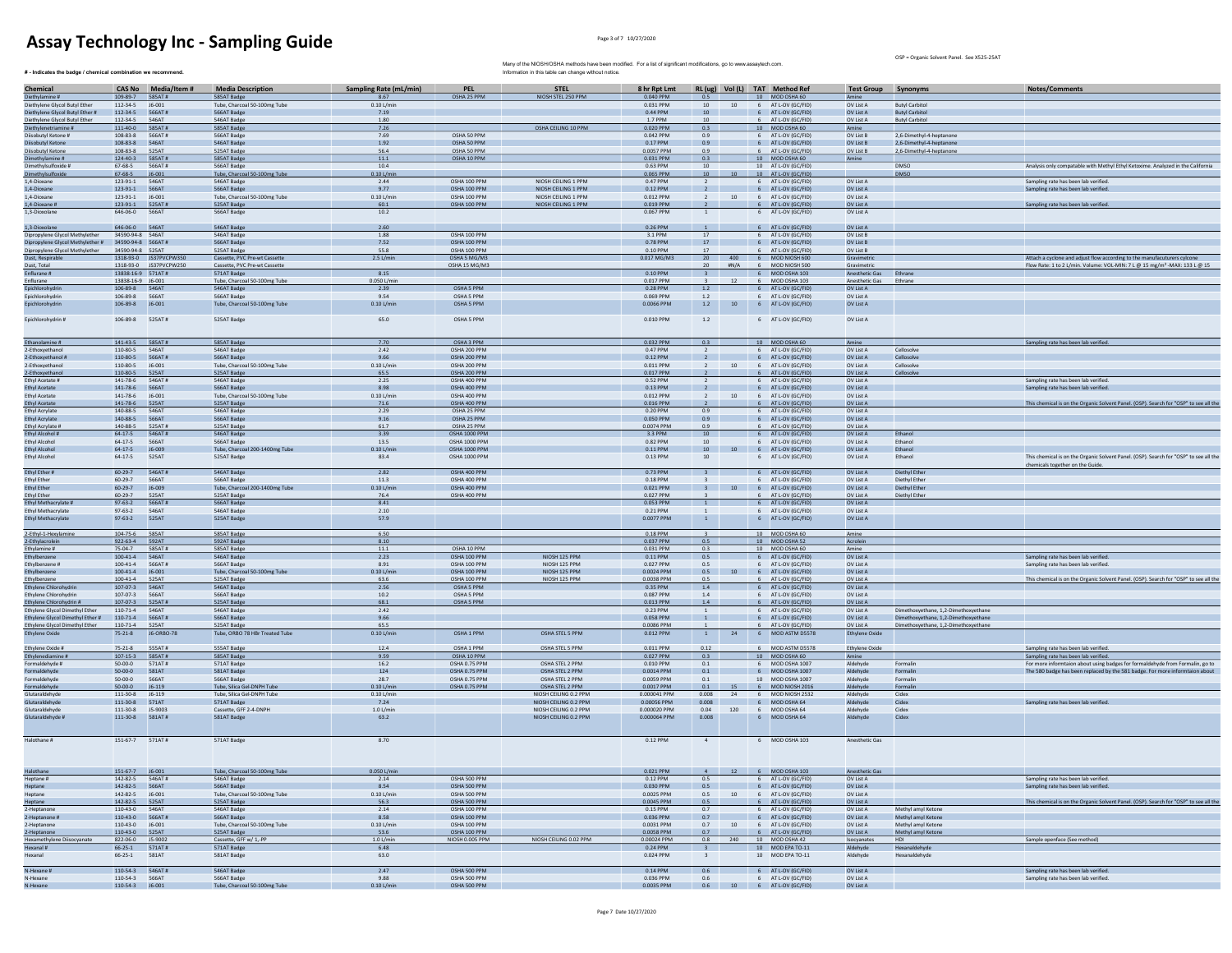## Assay Technology Inc - Sampling Guide **Assaure Assaure Assaure Assaure Assaure Assaure Assaure Assaure Assaure Assaure Assaure Assaure Assaure Assaure Assaure Assaure Assaure Assaure Assaure Assaure Assaure Assaure Assaure**

 $#$  - Indicates the badge / chemical combination we recommend.

OSP = Organic Solvent Panel. See X525-25AT

| Chemical<br>N-Hexane                          | 110-54-3                                | CAS No Media/Item #<br>525AT | <b>Media Description</b>                    | Sampling Rate (mL/min)<br>60.9 | <b>PEL</b><br>OSHA 500 PPM       |                                                          | 8 hr Rpt Lmt<br>0.0058 PPM |                                  |                  |                | RL (ug) Vol (L) TAT Method Ref<br>6 AT L-OV (GC/FID) | Test Group Synonyms<br>OV List A |                                                 | <b>Notes/Comments</b>                                                                                                                                             |
|-----------------------------------------------|-----------------------------------------|------------------------------|---------------------------------------------|--------------------------------|----------------------------------|----------------------------------------------------------|----------------------------|----------------------------------|------------------|----------------|------------------------------------------------------|----------------------------------|-------------------------------------------------|-------------------------------------------------------------------------------------------------------------------------------------------------------------------|
| 2-Hexanone #                                  | 591-78-6                                | 566AT#                       | 525AT Badge<br>566AT Badg                   | 9.16                           | OSHA 100 PPM                     |                                                          | 0.028 PPM                  | 0.5                              |                  |                | 6 AT L-OV (GC/FID                                    | OV List A                        | MBK, Methyl Butyl Ketone                        | This chemical is on the Organic Solvent Panel. (OSP). Search for "OSP" to see all the                                                                             |
| 2-Hexanone                                    | 591-78-6                                | 546AT                        | 546AT Badge                                 | 2.29                           | OSHA 100 PPM                     |                                                          | 0.11 PPM                   | 0.5                              |                  |                | 6 AT I-OV (GC/FID)                                   | OV List A                        | MRK Methyl Rutyl Ketone                         |                                                                                                                                                                   |
| 2-Hexanone                                    | 591-78-6 16-001                         |                              | Tube, Charcoal 50-100mg Tube                | $0.101/m$ in                   | OSHA 100 PPM                     |                                                          | 0.0025 PPM                 | 0.5                              | 10               |                | 6 AT LOV (GC/FID)                                    | OV List A                        | MRK Methyl Rutyl Ketone                         |                                                                                                                                                                   |
| 2-Hexanone                                    | 591-78-6                                | 525AT                        | 525AT Badge                                 | 78.8                           | OSHA 100 PPM                     |                                                          | 0.0032 PPM                 | 0.5                              |                  |                | AT L-OV (GC/FID)                                     | OV List A                        | MBK, Methyl Butyl Ketone                        |                                                                                                                                                                   |
| <b>Hydrobromic Acid</b>                       | 10035-10-6 J6-010-03                    |                              | Tube, Silica Gel Washed 200-1400mg Tube     | $0.20$ L/min                   | OSHA 3 PPM                       | NIOSH CEILING 3 PPM                                      | 0.016 PPM                  |                                  |                  |                | 6 MOD NIOSH 7903                                     | Acid                             | HBr, Hydrogen Bromide                           |                                                                                                                                                                   |
| Hydrochloric Acid                             | 7647-01-0 J6-010-03                     |                              | Tube, Silica Gel Washed 200-1400mg Tube     | 0.20 L/min                     |                                  | OSHA CEILING 5 PPM                                       | 0.014 PPM                  |                                  | 100              |                | 6 MOD NIOSH 7903                                     | Acid                             | HCl, Hydrogen Chloride, Muriatic acid           |                                                                                                                                                                   |
| Hydrofluoric Acid                             |                                         | 7664-39-3 J6-010-03          | Tube, Silica Gel Washed 200-1400mg Tube     | $0.20$ L/mi                    | OSHA 3 PPM                       |                                                          | 0.025 PPM                  |                                  | 100              |                | 6 MOD NIOSH 7903                                     | Acid                             | HF, Hydrogen Fluoride                           |                                                                                                                                                                   |
|                                               |                                         |                              |                                             |                                |                                  |                                                          |                            |                                  |                  |                |                                                      |                                  |                                                 |                                                                                                                                                                   |
| Hydrogen Peroxide #<br>ndium                  | 7722-84-1 587AT#                        | 7440-74-6 J5-024 SMR TA      | 587AT Badge<br>Smear Tab                    | 137                            | OSHA 1 PPM                       |                                                          | 0.020 PPM                  | 1.8                              |                  |                | 6 MOD OSHA VI6<br>0.5 #N/A 6 MOD OSHA ID 125         | Subcontract<br><b>ICP</b>        |                                                 | The 587 monitors are manufactured and analyzed by Advanced Chemical Sensor,<br>J8114K: J5-024 + J8054 (Smear Tab with Vial). Tabs are dry, moisten with DI water  |
| Indium                                        |                                         | 7440-74-6 JS37MCE208         | Cassette, MCE Cassette                      | 2.0 L/min                      |                                  |                                                          | 0.00052 MG/M3              | 0.5                              | 1000             |                | 6 MOD OSHA ID 125                                    | ICP                              |                                                 |                                                                                                                                                                   |
| Iodomethane                                   | 74-88-4 566AT                           |                              | 566AT Badge                                 | 7.40                           | OSHA 5 PPM                       |                                                          | 0.48 PPM                   | 10                               |                  |                | 10 AT L-OV (GC/FID)                                  |                                  |                                                 |                                                                                                                                                                   |
| Iron                                          | 7439-89-6                               | J5-024 SMR TAE               | Smear Tab                                   |                                |                                  |                                                          |                            |                                  | H N/A            | 6              | MOD OSHA ID 125                                      | ICP                              |                                                 | J8114K: J5-024 + J8054 (Smear Tab with Vial). Tabs are dry, moisten with DI wate                                                                                  |
| Iron                                          |                                         | 7439-89-6 JS37MCE208         | Cassette, MCE Ca                            | 2.0 L/min                      |                                  |                                                          | 0.0021 MG/M3               |                                  | 1000             |                | 6 MOD OSHA ID 125                                    | ICP                              |                                                 |                                                                                                                                                                   |
| Iron(III) Oxide                               |                                         | 1309-37-1 J5-024 SMR TAB     | Smear Tab                                   |                                |                                  |                                                          |                            | $\mathbf{R}$                     | H N/A            |                | 6 MOD OSHA ID 125                                    | ICP                              |                                                 | J8114K: J5-024 + J8054 (Smear Tab with Vial). Tabs are dry, moisten with DI water                                                                                 |
| Iron(III) Oxide                               |                                         | 1309-37-1 JS37MCE208         | Cassette, MCE Cassette                      | 2.0 L/min                      |                                  |                                                          | 0.0031 MG/M3               | $3 -$                            |                  |                | 1000 6 MOD OSHA ID 125                               | ICP.                             |                                                 |                                                                                                                                                                   |
|                                               |                                         |                              |                                             |                                |                                  |                                                          |                            |                                  |                  |                |                                                      |                                  |                                                 |                                                                                                                                                                   |
| Isoamyl Alcohol #                             |                                         |                              | 566AT Badge                                 | 9.77                           | OSHA 100 PPM                     |                                                          | 0.053 PPM                  | 0.9                              |                  |                | 6 AT L-OV (GC/FID)                                   | OV List A                        |                                                 |                                                                                                                                                                   |
| Isoamyl Alcohol                               | 123-51-3                                | 546AT                        | 546AT Badge                                 | 2.44                           | OSHA 100 PPM                     |                                                          | 0.21 PPM                   | 0.9                              |                  |                | 6 AT L-OV (GC/FID)                                   | OV List A                        |                                                 |                                                                                                                                                                   |
| Isoamyl Alcohol                               | 123-51-3 525AT                          |                              | 525AT Badge                                 | 76.7                           | OSHA 100 PPM                     |                                                          | 0.0068 PPM                 | 0.9                              |                  |                | 6 AT L-OV (GC/FID)                                   | OV List A                        |                                                 |                                                                                                                                                                   |
| sobutyl Acetate #                             | 110-19-0                                | 546AT#                       | 546AT Badge                                 | 2.13                           | OSHA 150 PPM                     |                                                          | 0.21 PPM                   | $\overline{1}$                   |                  |                | 6 AT L-OV (GC/FID)                                   | OV List A                        |                                                 |                                                                                                                                                                   |
| <b>Isobutyl Acetate</b>                       | 110-19-0                                | 566AT                        | 566AT Badge                                 | 8.50                           | OSHA 150 PPM                     |                                                          | 0.052 PPM                  |                                  |                  |                | 6 AT L-OV (GC/FID)                                   | OV List A                        |                                                 |                                                                                                                                                                   |
| <b>Isobutyl Acetate</b>                       | 110-19-0                                | 525AT                        | 525AT Badge                                 | 63.6                           | OSHA 150 PPM                     |                                                          | 0.0069 PPM                 | $\mathbf{1}$                     |                  |                | 6 AT L-OV (GC/FID)                                   | OV List A                        |                                                 |                                                                                                                                                                   |
|                                               |                                         |                              |                                             |                                |                                  |                                                          |                            |                                  |                  |                |                                                      |                                  |                                                 |                                                                                                                                                                   |
| <b>Isobutvi Alcohol</b><br>Isobutyl Alcohol # | $78 - 83 - 1$<br>78-83-1                | 546AT<br>566AT#              | 546AT Badge<br>566AT Badge                  | 2.67<br>10.7                   | OSHA 100 PPM<br>OSHA 100 PPM     |                                                          | 0.18 PPM<br>0.045 PPM      | 0.7<br>0.7                       |                  |                | 6 AT L-OV (GC/FID)<br>6 AT L-OV (GC/FID)             | OV List A<br>OV List A           | Isobutanol<br>Isobutanol                        | Sampling rate has been lab verified.<br>Sampling rate has been lab verified.                                                                                      |
| sobutyl Alcohol                               | $78 - 83 - 1$                           | J6-001                       | Tube, Charcoal 50-100mg Tube                | $0.10$ L/min                   | OSHA 100 PPM                     |                                                          | 0.0048 PPM                 | 0.7                              | 10               |                | 6 AT L-OV (GC/FID                                    | OV List A                        | Isobutano                                       |                                                                                                                                                                   |
| <b>Isobutyl Alcohol</b>                       | $78 - 83 - 1$                           | 525AT                        | 525AT Badge                                 | 67.2                           | OSHA 100 PPM                     |                                                          | 0.0072 PPM                 | 0.7                              |                  |                | 6 AT L-OV (GC/FID                                    | OV List A                        | Isobutano                                       | Sampling rate has been lab verifie                                                                                                                                |
| Isoflurane #                                  | 26675-46-7 571AT#                       |                              | 571AT Badge                                 | 7.87                           | CAL 2 PPM                        |                                                          | 0.11 PPM                   |                                  |                  |                | 6 MOD OSHA 103                                       | Anesthetic Gas                   | Forane                                          |                                                                                                                                                                   |
| Isoflurane                                    | 26675-46-7 J6-001                       |                              | Tube, Charcoal 50-100mg Tube                | 0.050 L/m                      | CAL 2 PPM                        |                                                          | 0.017 PPM                  |                                  |                  |                | 6 MOD OSHA 103                                       | <b>Anesthetic Gas</b>            | Forane                                          |                                                                                                                                                                   |
| Isophorone                                    | 78-59-1                                 | J6-001                       | Tube, Charcoal 50-100mg Tube                | $0.10$ L/min                   | OSHA 25 PPM                      |                                                          | 0.0022 PPM                 | 0.6                              | 10               |                | 6 AT L-OV (GC/FID)                                   | OV List B                        |                                                 |                                                                                                                                                                   |
| sophorone #                                   | 78-59-1                                 | 566AT#                       | 566AT Badge                                 | 7.80                           | OSHA 25 PPM                      |                                                          | 0.028 PPM                  | 0.6                              |                  |                | 6 AT L-OV (GC/FID)                                   | OV List B                        |                                                 |                                                                                                                                                                   |
| sophorone                                     | 78-59-1                                 | 546AT                        | 546AT Badge                                 | 1.95                           | OSHA 25 PPM                      |                                                          | 0.11 PPM                   | 0.6                              |                  | 6              | AT L-OV (GC/FID                                      | OV List B                        |                                                 |                                                                                                                                                                   |
| Isophorone                                    | 78-59-1                                 | 525AT                        | 525AT Badge                                 | 50.0                           | OSHA 25 PPM                      |                                                          | 0.0044 PPM                 | $0.6\,$                          |                  |                | 6 AT L-OV (GC/FID                                    | OV List B                        |                                                 |                                                                                                                                                                   |
| Isophorone Diisocyanate                       | 4098-71-9                               | J5-9002                      | Cassette, GFF w/ 1,-PP                      | $1.0$ L/min                    |                                  | $0.02$ PPM                                               | 0.000046 PPM               | 0.2                              | 240              |                | 10 MOD OSHA 42                                       | Isocyanates                      | IPDI                                            | Sample openface (See method)                                                                                                                                      |
| sopropyl Acetate #                            | 108-21-4                                | 546AT#                       | 546AT Badge                                 | 2.27                           | OSHA 250 PPM                     |                                                          | 0.22 PPM                   |                                  |                  |                | 6 AT L-OV (GC/FID                                    | OV List A                        |                                                 |                                                                                                                                                                   |
| Isonropyl Acetate                             | $108 - 21 - 4$                          | 566AT                        | <b>S66AT Radge</b>                          | 9.08                           | OSHA 250 PPM                     |                                                          | 0.055 PPM                  |                                  |                  |                | 6 AT LOV (GC/FID)                                    | OV List A                        |                                                 |                                                                                                                                                                   |
| sopropyl Acetate                              | 108-21-4                                | $J6 - 001$<br>525AT          | Tube, Charcoal 50-100mg Tube                | $0.10$ L/mit<br>54.6           | OSHA 250 PPM<br>OSHA 250 PPM     |                                                          | 0.0050 PPM<br>0.0091 PPM   |                                  | 10               |                | 6 AT L-OV (GC/FID)<br>AT L-OV (GC/FID                | OV List A<br>OV List A           |                                                 |                                                                                                                                                                   |
| Isopropyl Acetate<br>sopropyl Alcohol         | $108 - 21 - 4$<br>$67 - 63 - 0$         | 546AT#                       | 525AT Badge<br>546AT Badge                  | 2.96                           | OSHA 400 PPM                     | NIOSH STEL 500 PPM                                       | 0.29 PPN                   |                                  |                  | 6              | 6 AT L-OV (GC/FII                                    | OV List A                        |                                                 | Sampling rate has been lab verified                                                                                                                               |
| Isopropyl Alcohol                             | $67 - 63 - 0$                           | <b>566AT</b>                 | 566AT Badge                                 | $11.8\,$                       | OSHA 400 PPM                     | NIOSH STEL 500 PPM                                       | 0.072 PPM                  |                                  |                  |                | AT L-OV (GC/FID                                      | OV List A                        | <b>IPA</b>                                      | Sampling rate has been lab verified                                                                                                                               |
| sopropyl Alcohol                              | 67-63-0                                 | $J6 - 001$                   | Tube, Charcoal 50-100mg Tube                | $0.10$ L/min                   | OSHA 400 PPM                     | NIOSH STEL 500 PPM                                       | 0.0085 PPM                 |                                  |                  |                | 10 6 AT L-OV (GC/FID)                                | OV List A                        | <b>IPA</b>                                      |                                                                                                                                                                   |
| Isopropyl Alcohol                             | $67 - 63 - 0$                           | 525AT                        | 525AT Badge                                 | 67.2                           | OSHA 400 PPM                     | NIOSH STEL 500 PPM                                       | 0.013 PPM                  |                                  |                  |                | AT L-OV (GC/FID)                                     | OV List A                        | <b>IPA</b>                                      | This chemical is on the Organic Solvent Panel. (OSP). Search for "OSP" to see all the                                                                             |
| <b>bas</b>                                    |                                         | 7439-92-1 IS-024 SMR TAR     | Smear Tab                                   |                                | OSHA 0.05 MG/M3                  |                                                          |                            |                                  |                  |                | 0.5 #N/A 6 MODOSHAID 125                             | ICP                              |                                                 | J8114K: J5-024 + J8054 (Smear Tab with Vial). Tabs are dry, moisten with DI water                                                                                 |
| Lead                                          |                                         | 7439-92-1 J5-025 G WIPE      | <b>Ghost Wipe</b>                           |                                | OSHA 0.05 MG/M3                  |                                                          |                            | 0.5                              | #N/A             |                | 6 MOD OSHA ID 125                                    | ICP                              |                                                 | J8109K: J5-025 + J8054 (Ghost wipe with Vial). Ghost wipes are pre-moistened                                                                                      |
| Lead                                          |                                         | 7439-92-1 JS37MCE208         | Cassette, MCE Cassette                      | 2.0 L/min                      | OSHA 0.05 MG/M3                  |                                                          | 0.00052 MG/M3              | 0.5                              | 1000             |                | 6 MOD OSHA ID 12                                     | ICP                              |                                                 |                                                                                                                                                                   |
| D-Limonene                                    | 5989-27-5                               |                              | 546AT Badge                                 | 1.96                           |                                  |                                                          | 0.38 PPM                   |                                  |                  | 6              | AT L-OV (GC/FID)                                     | OV List A                        |                                                 |                                                                                                                                                                   |
| D-Limonene #<br>D-Limonene                    | 5989-27-5    566AT#<br>5989-27-5 16-001 |                              | 566AT Badge<br>Tube, Charcoal 50-100mg Tube | 7.86<br>0.101/min              |                                  |                                                          | 0.095 PPM<br>0.0075 PPM    | $\overline{2}$<br>$\overline{2}$ | 10               |                | 6 AT L-OV (GC/FID)<br>6 AT L-OV (GC/FID)             | OV List A<br>OV List A           |                                                 |                                                                                                                                                                   |
| D-Limonene                                    | 5989-27-5   525AT                       |                              | 525AT Badge                                 | 57.2                           |                                  |                                                          | 0.013 PPM                  | $\overline{2}$                   |                  |                | 6 AT L-OV (GC/FID)                                   | OV List A                        |                                                 |                                                                                                                                                                   |
| Magnesium                                     |                                         | 7439-95-4 IS-024 SMR TAR     | Smear Tab                                   |                                | OSHA 15 MG/M3                    |                                                          |                            | 0.5                              | H N/A            |                | 6 MOD OSHA ID 125                                    | ICP                              |                                                 | IR114K: I5-024 + IR054 (Smear Tab with Vial). Tabs are dry moisten with DJ water                                                                                  |
| Magnesium                                     |                                         | 7439-95-4 JS37MCE208         | Cassette, MCE Cassette                      | 2.0 L/min                      | OSHA 15 MG/M3                    |                                                          | 0.00052 MG/M3              | 0.5                              | 1000             |                | 6 MOD OSHA ID 125                                    | ICP                              |                                                 |                                                                                                                                                                   |
| Manganese                                     |                                         | 7439-96-5 J5-024 SMR TAB     | Smear Tab                                   |                                |                                  | OSHA CEILING 5 MG/M3                                     |                            | 0.5                              | #N/A             |                | 6 MOD OSHA ID 125                                    | ICP                              |                                                 | J8114K: J5-024 + J8054 (Smear Tab with Vial). Tabs are dry, moisten with DI wate<br>before use. DI water (J8055) available with shipment                          |
| Manganese                                     |                                         | 7439-96-5 JS37MCE208         | Cassette, MCE Cassette                      | 2.0 L/min                      |                                  | OSHA CEILING 5 MG/M3                                     | 0.00052 MG/M3              | 0.5                              |                  |                | 1000 6 MOD OSHA ID 125                               | ICP                              |                                                 |                                                                                                                                                                   |
| 4.4-MDI                                       | 101-68-8 J5-9002                        |                              | Cassette, GFF w/ 1.-PP                      | $1.0$ L/min                    | NIOSH 0.005 PPM                  | OSHA CEILING 0.02 PPM                                    | 0.000081 PPM               | 0.4                              | 240              |                | 10 MOD OSHA 47                                       | Isocvanates                      | Methylene Bisphenyl Isocyanate                  | Sample openface (See method)                                                                                                                                      |
| Mercury                                       | 7439-97-6                               | 7439-97-6 JS37MCE208         | Cassette, MCE Cassette<br>Smear Tab         | $2.0$ L/mi                     | OSHA 0.1 MG/M3                   | CAL OSHA CEILING 0.1 MG/M3                               | 0.000021 MG/M3             | 0.02                             | 1000             |                | 6 AT CVAF<br>6 AT CVAR                               | Mercury                          |                                                 | Particulates Only                                                                                                                                                 |
| Mercury<br>Mercury #                          |                                         | J5-024 SMR TAB               | 593AT Badge                                 | 17.0                           | OSHA 0.1 MG/M3<br>OSHA 0.1 MG/M3 | CAL OSHA CEILING 0.1 MG/M3<br>CAL OSHA CEILING 0.1 MG/M3 | 0.00061 MG/M3              | 0.02<br>0.005                    | #N/A             |                | 6 AT CVAF                                            | Mercury<br>Mercury               |                                                 | Particulates Only. Order Kit J58114K: J5-024 + J8054 (Smear Tab with Vial). Tabs<br>The sampling rate was changed to 17.0 mL/min starting with lot 9B20. Previous |
| Mesitylene                                    | 7439-97-6 593AT#<br>108-67-8            | <b>546AT</b>                 | 546AT Badg                                  | 2.09                           | OSHA 25 PPM                      |                                                          | 1.0 PPM                    |                                  |                  |                | 6 AT L-OV (GC/FID)                                   | OV List A                        | 1.3.5-Trimethylbenzen                           |                                                                                                                                                                   |
| Mesitylene#                                   | 108-67-8                                | 566AT#                       | 566AT Badge                                 | 8.36                           | OSHA 25 PPM                      |                                                          | 0.25 PPM                   | 5                                |                  |                | 6 AT L-OV (GC/FID)                                   | OV List A                        | 1.3.5-Trimethylbenzene                          |                                                                                                                                                                   |
| Mesitylene                                    | 108-67-8                                | 525AT                        | 525AT Badge                                 | 59.5                           | OSHA 25 PPM                      |                                                          | 0.036 PPM                  |                                  |                  |                | 6 AT L-OV (GC/FID)                                   | OV List A                        | 1.3.5-Trimethylbenzene                          |                                                                                                                                                                   |
| Methamphetami                                 | 537-46-2                                | J5-025 G WIPE                | <b>Ghost Wipe</b>                           |                                |                                  |                                                          |                            | <sup>1</sup>                     | #N/A             |                | 10 HPLC                                              | <b>HPLC</b>                      |                                                 | Buy wipe kit, J8110K. Kit contains a ghost wipe, wipe template, return vial, and the                                                                              |
|                                               |                                         |                              |                                             |                                |                                  |                                                          |                            |                                  |                  |                |                                                      |                                  |                                                 | analysis cost. Price including the analysis: \$100. The analysis is not part of the lab's                                                                         |
| Methoxyethanol #<br>2-Methoxyethanol          | 109-86-4<br>109-86-4                    | 566AT#<br>546AT              | 566AT Badge<br>546AT Badge                  | 10.5<br>2.63                   | OSHA 25 PPM<br>OSHA 25 PPM       |                                                          | 0.14 PPM<br>0.56 PPM       | 2.2<br>2.2                       |                  |                | 6 AT L-OV (GC/FID)<br>6 AT L-OV (GC/FID)             | OV List A<br>OV List A           | Methyl Cellosolve<br>Methyl Cellosolve          |                                                                                                                                                                   |
| 2-Methoxyethanol                              | 109-86-4                                | 525AT                        | 525AT Badge                                 | 59.4                           | OSHA 25 PPM                      |                                                          | 0.025 PPM                  | 2.2                              |                  |                | 6 AT L-OV (GC/FID)                                   | OV List A                        | Methyl Cellosolve                               |                                                                                                                                                                   |
| 2-Methoxvethyl Acetate #                      | 110-49-6 566AT#                         |                              | 566AT Badge                                 | 8.00                           | OSHA 25 PPM                      |                                                          | 0.27 PPM                   |                                  |                  |                | 6 AT L-OV (GC/FID)                                   | OV List A                        | Ethylene glycol monomethyl ether acetate        |                                                                                                                                                                   |
| 2-Methoxyethyl Acetate                        | 110-49-6                                | 546AT                        | 546AT Badge                                 | 2.00                           | OSHA 25 PPM                      |                                                          | 1.1 PPM                    | -5.                              |                  |                | 6 AT L-OV (GC/FID)                                   | OV List A                        | Ethylene givcol monomethyl ether acetate        |                                                                                                                                                                   |
| 2-Methoxyethyl Acetate                        | 110-49-6                                | 525AT                        | 525AT Badge                                 | 59.9                           | OSHA 25 PPM                      |                                                          | 0.036 PPM                  |                                  |                  |                | 6 AT L-OV (GC/FID)                                   | OV List A                        | Ethylene glycol monomethyl ether a              |                                                                                                                                                                   |
| Methyl Acetate #                              | 79-20-9                                 | 566AT#                       | 566AT Badge                                 | 10.3                           | OSHA 200 PPM                     |                                                          | 0.13 PPM                   |                                  |                  |                | 6 AT L-OV (GC/FID                                    | OV List A                        |                                                 |                                                                                                                                                                   |
| Methyl Acetate<br>Methyl Acrylate             | 79-20-9<br>$96 - 33 - 3$                | 525AT<br>546AT               | 525AT Badge<br>546AT Badge                  | 70.1<br>2.47                   | OSHA 200 PPM<br>OSHA 10 PPM      |                                                          | 0.020 PPM<br>0.48 PPM      |                                  |                  |                | 6 AT L-OV (GC/FID<br>6 AT L-OV (GC/FID)              | OV List A<br>OV List A           |                                                 |                                                                                                                                                                   |
|                                               |                                         |                              |                                             |                                |                                  |                                                          |                            |                                  |                  |                |                                                      |                                  |                                                 |                                                                                                                                                                   |
| Methyl Acrylate #                             | 96-33-3                                 | 566AT#                       | 566AT Badge                                 | 9.89                           | OSHA 10 PPM                      |                                                          | 0.12 PPM                   |                                  |                  |                | 6 AT L-OV (GC/FID)                                   | OV List A                        |                                                 |                                                                                                                                                                   |
| Methyl Acrylate                               | $96 - 33 - 3$                           | 525AT                        | 525AT Badge                                 | 68.5                           | OSHA 10 PPM                      |                                                          | 0.017 PPM                  |                                  |                  |                | 6 AT L-OV (GC/FID)                                   | OV List A                        |                                                 |                                                                                                                                                                   |
| Methyl Alcohol                                | 67-56-1                                 | $J6 - 010$                   | Tube, Silica Gel 75-150mg Tube              | 0.101/m                        | OSHA 200 PPM                     |                                                          | $0.048$ PPM                |                                  |                  |                | 6 MOD NIOSH 2001                                     | Methanol                         | Methano                                         |                                                                                                                                                                   |
| Methyl Alcohol #                              | $67 - 56 - 1$                           | 546AT#                       | 546AT Badge                                 | 4.06                           | OSHA 200 PPM                     |                                                          | 1.2 PPM                    | $\overline{\mathbf{3}}$          |                  | 6              | AT L-OV (GC/FID)                                     | OV List A                        | Methanol                                        | Use 566 badge for STEL, Use 546 for PEL, It is not recommended that Methyl                                                                                        |
| Methyl Alcohol<br>Methyl Alcohol              | $67 - 56 - 1$                           | 566AT                        | 566AT Badge<br>Tube, Charcoal 50-100mg Tube | 16.2                           | OSHA 200 PPM                     |                                                          | 0.29 PPM                   | $\mathbf{R}$                     |                  |                | 6 AT L-OV (GC/FID)                                   | OV List A                        | Methanol                                        | Use 566 badge for STEL, Use 546 for PEL, It is not recommended that Methy                                                                                         |
| Methyl Ethyl Ketone                           | $67 - 56 - 1$<br>78-93-3                | J6-001<br>546AT#             | 546AT Badge                                 | $0.10$ L/mit<br>2.80           | OSHA 200 PPM<br>OSHA 200 PPM     |                                                          | 0.048 PPM<br>0.20 PPM      | 0.8                              |                  | 6              | AT L-OV (GC/FID<br>6 AT L-OV (GC/FID                 | OV List A<br>OV List A           | Methano<br>2-Butanone, Ethyl methyl ketone, MEK | Sampling rate has been lab verified                                                                                                                               |
| Methyl Ethyl Ketone                           | 78-93-3                                 | 566AT                        | 566AT Badge                                 | 11.2                           | OSHA 200 PPM                     |                                                          | 0.050 PPM                  | 0.8                              |                  |                | AT L-OV (GC/FID                                      | OV List A                        | 2-Butanone, Ethyl methyl ketone, MEI            | Sampling rate has been lab verified.                                                                                                                              |
| Methyl Ethyl Ketone                           | 78-93-3                                 | $J6 - 001$                   | Tube, Charcoal 50-100mg Tube                | $0.10$ L/min                   | OSHA 200 PPM                     |                                                          | 0.0057 PPM                 | 0.8                              | 10 <sup>10</sup> | 6 <sup>1</sup> | AT L-OV (GC/FID)                                     | OV List A                        | 2-Butanone, Ethyl methyl ketone, MEK            |                                                                                                                                                                   |
| Methyl Ethyl Ketone                           | 78-93-3                                 | 525AT                        | 525AT Badge                                 | 80.4                           | OSHA 200 PPM                     |                                                          | 0.0070 PPM                 | 0.8                              |                  |                | 6 AT L-OV (GC/FID                                    | OV List A                        | 2-Butanone, Ethyl methyl ketone, MEK            | This chemical is on the Organic Solvent Panel. (OSP). Search for "OSP" to see all the                                                                             |
| Methyl Ethyl Ketoxime                         | $96 - 29 - 7$                           | 546AT                        | 546AT Badge                                 | 2.31                           |                                  |                                                          | 0.76 PPM                   |                                  |                  |                | 6 AT L-OV (GC/FID)                                   |                                  |                                                 | Analysis only compatable with DMSO. Analyzed in the California Lab.                                                                                               |
| Methyl Ethyl Ketoxime #                       | $96 - 29 - 7$                           | 566AT#                       | 566AT Badge                                 | 9.23                           |                                  |                                                          | 0.19 PPM                   |                                  |                  |                | 6 AT L-OV (GC/FID                                    |                                  |                                                 | Analysis only compatable with DMSO. Analyzed in the California Lab.                                                                                               |
| Methyl Ethyl Ketoxime                         | $96 - 29 - 7$                           | 525AT                        | 525AT Badge                                 | 66.3                           |                                  |                                                          | 0.026 PPM                  | $\overline{\mathbf{3}}$          |                  |                | 6 AT L-OV (GC/FID)                                   |                                  |                                                 | Analysis only compatable with DMSO, Analyzed in the California Lab.                                                                                               |
| Methyl Isoamyl Ketone #                       | 110-12-3                                | 566AT#                       | 566AT Badge                                 | 8.58                           | OSHA 100 PPM                     |                                                          | 0.052 PPN                  |                                  |                  |                | 6 AT L-OV (GC/FID                                    | OV List A                        |                                                 |                                                                                                                                                                   |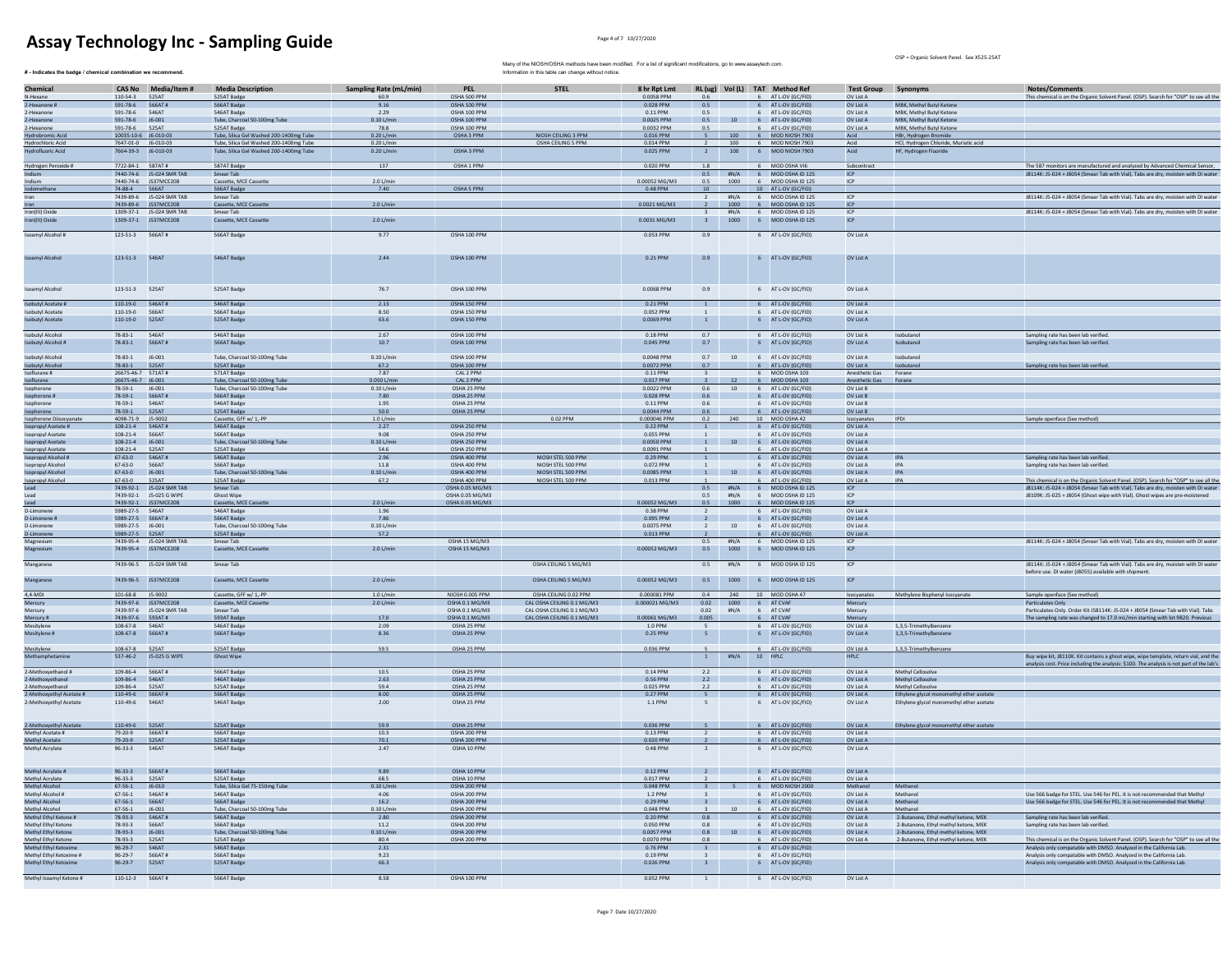$#$  - Indicates the badge / chemical combination we recommend.

OSP = Organic Solvent Panel. See X525-25AT

| Chemical                                                     |                                       | CAS No Media/Item #                | <b>Media Description</b>                               | <b>Sampling Rate (mL/min)</b> | <b>PEL</b>                          | <b>STEL</b>                                      | 8 hr Rpt Lmt                |                             |                  | RL (ug) Vol (L) TAT Method Ref                   | <b>Test Group Synonyms</b> |                                                                                          | Notes/Comments                                                                                                                                                                                                                                   |
|--------------------------------------------------------------|---------------------------------------|------------------------------------|--------------------------------------------------------|-------------------------------|-------------------------------------|--------------------------------------------------|-----------------------------|-----------------------------|------------------|--------------------------------------------------|----------------------------|------------------------------------------------------------------------------------------|--------------------------------------------------------------------------------------------------------------------------------------------------------------------------------------------------------------------------------------------------|
| Methyl Isoamyl Ketone                                        | 110-12-3 546AT                        |                                    | 546AT Badge                                            | 2.14                          | OSHA 100 PPM                        |                                                  | 0.21 PPM                    | $\mathbf{1}$                |                  | 6 AT L-OV (GC/FID)                               | OV List A                  |                                                                                          |                                                                                                                                                                                                                                                  |
| Methyl Isoamyl Ketone<br>Methyl Isobutyl Carbinol #          | 110-12-3 525AT<br>108-11-2 566AT#     |                                    | 525AT Badge<br>566AT Badge                             | 60.6<br>9.08                  | OSHA 100 PPM<br>OSHA 25 PPM         |                                                  | 0.0074 PPM<br>0.055 PPM     | $\mathbf{1}$                |                  | 6 AT L-OV (GC/FID)<br>6 AT L-OV (GC/FID)         | OV List A<br>OV List A     |                                                                                          |                                                                                                                                                                                                                                                  |
| Methyl Isobutyl Carbinol                                     | 108-11-2 546AT                        |                                    | 546AT Badge                                            | 2.27                          | OSHA 25 PPM                         |                                                  | 0.22 PPM                    | $\mathbf{1}$                |                  | 6 AT L-OV (GC/FID)                               | OV List A                  |                                                                                          |                                                                                                                                                                                                                                                  |
| Methyl Isobutyl Carbinol                                     | 108-11-2 525AT                        |                                    | 525AT Badge                                            | 55.2                          | OSHA 25 PPM                         |                                                  | 0.0090 PPM                  | $\mathbf{1}$                |                  | 6 AT L-OV (GC/FID)                               | OV List A                  |                                                                                          |                                                                                                                                                                                                                                                  |
| Methyl Isobutyl Ketone                                       | 108-10-1 546AT                        |                                    | 546AT Badge                                            | 2.29                          | OSHA 100 PPM                        |                                                  | 0.16 PPM                    | 0.7                         |                  | 6 AT L-OV (GC/FID)                               | OV List A                  | Hexone, MIBK                                                                             | Sampling rate has been lab verified.                                                                                                                                                                                                             |
| Methyl Isobutyl Ketone #                                     | 108-10-1    566AT#                    |                                    | 566AT Badge                                            | 9.16                          | OSHA 100 PPM                        |                                                  | 0.039 PPM                   | 0.7                         |                  | 6 AT L-OV (GC/FID)                               | OV List A                  | Hexone, MIBK                                                                             | Sampling rate has been lab verified.                                                                                                                                                                                                             |
| Methyl Isobutyl Ketone                                       | $108 - 10 - 1$                        | $J6 - 001$                         | Tube, Charcoal 50-100mg Tube                           | $0.10$ L/min                  | OSHA 100 PPM                        |                                                  | 0.0036 PPM                  | 0.7                         | 10               | 6 AT L-OV (GC/FID                                | OV List A                  | Hexone, MIBK                                                                             |                                                                                                                                                                                                                                                  |
| Methyl Isobutyl Ketone                                       | $108 - 10 - 1$                        | 525AT<br><b>546AT</b>              | 525AT Badge                                            | 66.2<br>2.29                  | OSHA 100 PPM<br>OSHA 100 PPM        |                                                  | 0.0054 PPM<br>0.22 PPM      | 0.7                         |                  | 6 AT L-OV (GC/FID                                | OV List A                  | Hexone, MIBK                                                                             | This chemical is on the Organic Solvent Panel. (OSP). Search for "OSP" to see all the                                                                                                                                                            |
| Methyl Methacrylate<br>Methyl Methacrylate #                 | $80 - 62 - 6$<br>80-62-6 566AT#       |                                    | 546AT Badge<br>566AT Badge                             | 9.16                          | OSHA 100 PPM                        |                                                  | 0.056 PPM                   | $\overline{1}$              |                  | 6 AT L-OV (GC/FID<br>6 AT L-OV (GC/FID)          | OV List A<br>OV List A     |                                                                                          | Sampling rate has been lab verified<br>Sampling rate has been lab verified.                                                                                                                                                                      |
| Methyl Methacrylate                                          | $80 - 62 - 6$                         | 16-001                             | Tube, Charcoal 50-100mg Tube                           | 0.101/min                     | OSHA 100 PPM                        |                                                  | 0.0051 PPM                  | 1                           |                  | 10 6 AT L-OV (GC/FID)                            | OV List A                  |                                                                                          |                                                                                                                                                                                                                                                  |
| Methyl Methacrylate                                          | 80-62-6 525AT                         |                                    | 525AT Badge                                            | 63.0                          | OSHA 100 PPM                        |                                                  | 0.0081 PPM                  | $\overline{1}$              |                  | 6 AT L-OV (GC/FID)                               | OV List A                  |                                                                                          | This chemical is on the Organic Solvent Panel. (OSP). Search for "OSP" to see all the                                                                                                                                                            |
| 1-Methyl-2-Pyrrolidinone<br>1-Methyl-2-Pyrrolidinone         | 872-50-4 546AT<br>872-50-4 566AT      |                                    | 546AT Badge<br>566AT Badge                             | 2.33<br>9.31                  | CAL 1 PPM<br>CAL 1 PPM              |                                                  | 2.4 PPM<br>0.61 PPM         | 11<br>$11$                  |                  | 6 AT L-OV (GC/FID)<br>6 AT L-OV (GC/FID)         | OV List B<br>OV List B     | NMP. N-Methyl-2-Pyrrolidone<br>NMP. N-Methyl-2-Pyrrolidone                               |                                                                                                                                                                                                                                                  |
| 1-Methyl-2-Pyrrolidinone                                     | 872-50-4 J6-001                       |                                    | Tube, Charcoal 50-100mg Tube                           | $0.10$ L/min                  | CAL 1 PPM                           |                                                  | 0.057 PPM                   | 11                          | 10               | 6 AT L-OV (GC/FID)                               | OV List B                  | NMP, N-Methyl-2-Pyrrolidone                                                              |                                                                                                                                                                                                                                                  |
| 1-Methyl-2-Pyrrolidinone #                                   | 872-50-4 525AT#                       |                                    | 525AT Badge                                            | 63.9                          | CAL 1 PPM                           |                                                  | 0.088 PPM                   | $11\,$                      |                  | 6 AT L-OV (GC/FID)                               | OV List B                  | NMP, N-Methyl-2-Pyrrolidone                                                              |                                                                                                                                                                                                                                                  |
| Methylamine #                                                | 74-89-5                               | 585AT#                             | 585AT Badge                                            | 13.4                          | OSHA 10 PPM                         |                                                  | 0.024 PPM                   | 0.2                         |                  | 10 MOD OSHA 60                                   | Amine                      |                                                                                          |                                                                                                                                                                                                                                                  |
| Methylcyclohexane #                                          | 108-87-2 546AT#                       |                                    | 546AT Badge                                            | 2.33                          | OSHA 500 PPM                        |                                                  | 0.11 PPM                    | 0.5                         |                  | 6 AT L-OV (GC/FID)                               | OV List A                  |                                                                                          |                                                                                                                                                                                                                                                  |
| Methylcyclohexane<br>Methylene Chloride                      | 108-87-2 566AT                        |                                    | 566AT Badge                                            | 9.32                          | OSHA 500 PPM                        |                                                  | 0.028 PPM                   | 0.5                         |                  | 6 AT L-OV (GC/FID)                               | OV List A                  |                                                                                          |                                                                                                                                                                                                                                                  |
|                                                              | 75-09-2 546AT                         |                                    | 546AT Badge                                            | 2.39                          | OSHA 25 PPM                         | OSHA STEL 125 PPM                                | 0.75 PPM                    | $\overline{\mathbf{3}}$     |                  | 6 AT L-OV (GC/FID)                               | OV List A                  | Dichloromethane                                                                          | Sampling rate has been lab verified.                                                                                                                                                                                                             |
| Methylene Chloride #                                         | 75-09-2                               | 566AT#                             | 566AT Badge                                            | 9.54                          | OSHA 25 PPM                         | OSHA STEL 125 PPM                                | 0.19 PPM                    | $\overline{\mathbf{3}}$     |                  | 6 AT L-OV (GC/FID)                               | OV List A                  | Dichloromethane                                                                          | Sampling rate has been lab verified.                                                                                                                                                                                                             |
| Methylene Chloride                                           | 75-09-2 J6-001                        |                                    | Tube, Charcoal 50-100mg Tube                           | $0.10$ L/min                  | OSHA 25 PPM                         | OSHA STEL 125 PPM                                | 0.018 PPM                   |                             |                  | 3 10 6 AT L-OV (GC/FID)                          | OV List A                  | Dichloromethane                                                                          |                                                                                                                                                                                                                                                  |
| Methylene Chloride                                           | 75-09-2                               | 525AT                              | 525AT Badge                                            | 72.7                          | OSHA 25 PPM                         | OSHA STEL 125 PPM                                | 0.025 PPM                   |                             |                  | 6 AT L-OV (GC/FID)                               | OV List A                  | Dichloromethane                                                                          | This chemical is on the Organic Solvent Panel. (OSP). Search for "OSP" to see all the                                                                                                                                                            |
| 2-Methylpenta                                                | 107-83-5 566AT                        |                                    | 566AT Badg                                             | 9.90                          |                                     |                                                  | 0.12 PPM                    | $\overline{2}$              |                  | 6 AT L-OV (GC/FII                                | OV List B                  |                                                                                          |                                                                                                                                                                                                                                                  |
| 2-Methylpentane<br>Molybdenum                                | 107-83-5                              | 546AT<br>7439-98-7 J5-024 SMR TAB  | 546AT Badge                                            | 2.50                          | OSHA 5 MG/M3                        |                                                  | 0.47 PPM                    |                             |                  | 6 AT L-OV (GC/FID)<br>0.5 #N/A 6 MOD OSHA ID 125 | OV List B<br>ICP           |                                                                                          | J8114K: J5-024 + J8054 (Smear Tab with Vial). Tabs are dry, moisten with DI water                                                                                                                                                                |
| Molybdenum                                                   |                                       | 7439-98-7 JS37MCE208               | Smear Tab<br>Cassette, MCE Cassette                    | 2.0 L/min                     | OSHA 5 MG/M3                        |                                                  | 0.00052 MG/M3               | 0.5                         | 1000             | 6 MOD OSHA ID 125                                | ICP                        |                                                                                          |                                                                                                                                                                                                                                                  |
| Morpholine #                                                 | 110-91-8 585AT#                       |                                    | 585AT Badge                                            | 7.92                          | OSHA 20 PPM                         | NIOSH STEL 30 PPM                                | 0.15 PPM                    | $\overline{2}$              |                  | 10 MOD OSHA 60                                   | Amine                      |                                                                                          | Sampling rate has been lab verified.                                                                                                                                                                                                             |
| Naphthalene                                                  | $91 - 20 - 3$                         | 546AT                              | 546AT Badge                                            | 2.03                          | OSHA 10 PPM                         | NIOSH STEL 15 PPM                                | 1.3 PPM                     | 6.5                         |                  | 6 AT L-OV (GC/FID)                               | OV List A                  |                                                                                          | Sampling rate has been lab verified.                                                                                                                                                                                                             |
| Naphthalene<br>.<br>Naphthalene                              | 91-20-3 566AT<br>$91 - 20 - 3$        | J6-001                             | 566AT Badge<br>Tube, Charcoal 50-100mg Tube            | 8.10<br>$0.10$ L/min          | OSHA 10 PPM<br>OSHA 10 PPM          | NIOSH STEL 15 PPM<br>NIOSH STEL 15 PPM           | 0.32 PPM<br>0.026 PPM       | 6.5<br>6.5                  | $10\,$           | 6 AT L-OV (GC/FID)<br>6 AT L-OV (GC/FID)         | OV List A<br>OV List A     |                                                                                          | Sampling rate has been lab verified.                                                                                                                                                                                                             |
| Naphthalene #                                                | $91 - 20 - 3$                         | 525AT#                             | 525AT Badge                                            | 58.4                          | OSHA 10 PPM                         | NIOSH STEL 15 PPM                                | $0.044$ PPM                 | 6.5                         |                  | 6 AT L-OV (GC/FID)                               | OV List A                  |                                                                                          | This chemical is on the Organic Solvent Panel. (OSP). Search for "OSP" to see all the                                                                                                                                                            |
|                                                              |                                       |                                    |                                                        |                               |                                     |                                                  |                             |                             |                  |                                                  |                            |                                                                                          | chemicals together on the Guide. Sampling rate has been lab verified.                                                                                                                                                                            |
| N-N-Dimethylaniline                                          | 121-69-7 546AT                        |                                    | 546AT Radge                                            | 2.08                          |                                     |                                                  | 0.12 PPM                    | 0.6                         |                  | 6 AT L-OV (GC/FID)                               | OV List B                  |                                                                                          |                                                                                                                                                                                                                                                  |
| N-N-Dimethylaniline                                          | 121-69-7 566AT                        |                                    | 566AT Badge                                            | 832                           |                                     |                                                  | 0.030 PPM                   | 0.6                         |                  | 6 AT LOV (GC/FID)                                | OV List R                  |                                                                                          |                                                                                                                                                                                                                                                  |
| N-N-Dimethylaniline #                                        | 121-69-7 525AT#                       |                                    | 525AT Badge                                            | 59.4                          |                                     |                                                  | 0.0042 PPM                  | 0.6                         |                  | 6 AT L-OV (GC/FID)                               | OV List B                  |                                                                                          |                                                                                                                                                                                                                                                  |
| N-N-Dimethylformamide                                        | 68-12-2 546AT                         |                                    | 546AT Badge                                            | 2.68                          | OSHA 10 PPM                         |                                                  | 0.34 PPM                    | 1.3                         |                  | 6 AT L-OV (GC/FID)                               | OV List A                  | DMF                                                                                      | Sampling rate has been lab verified.                                                                                                                                                                                                             |
| N-N-Dimethylformamide                                        | $68 - 12 - 2$                         | 566AT                              | 566AT Badge                                            | 10.7                          | OSHA 10 PPM                         |                                                  | 0.084 PPM                   | 1.3                         |                  | AT L-OV (GC/FID                                  | OV List A                  | DM                                                                                       | Sampling rate has been lab verified                                                                                                                                                                                                              |
| N-N-Dimethylformamide                                        | $68-12-2$                             | $J6 - 001$                         | Tube, Charcoal 50-100mg Tube                           | $0.10$ L/min                  | OSHA 10 PPM                         |                                                  | 0.0091 PPM                  | 1.3                         | 10 <sup>10</sup> | 6 AT L-OV (GC/FID)                               | OV List A                  | <b>DMF</b>                                                                               |                                                                                                                                                                                                                                                  |
| N-N-Dimethylformamide #                                      | $68 - 12 - 2$                         | 525AT#<br>7440-02-0 J5-024 SMR TAB | 525AT Badge<br>Smear Tab                               | 73.1                          | OSHA 10 PPM<br>OSHA 1 MG/M3         |                                                  | 0.012 PPM                   | 1.3<br>0.5                  |                  | AT L-OV (GC/FID)<br>#N/A 6 MOD OSHA ID 125       | OV List A<br>ICP           | DMF                                                                                      | Sampling rate has been lab verified.<br>J8114K: J5-024 + J8054 (Smear Tab with Vial). Tabs are dry, moisten with DI water                                                                                                                        |
| Nickel                                                       |                                       | 7440-02-0 JS37MCE208               | Cassette, MCE Cassette                                 | 2.0 L/min                     | OSHA 1 MG/M3                        |                                                  | 0.00052 MG/M3               | 0.5                         | 1000             | 6 MOD OSHA ID 125                                | ICP                        |                                                                                          |                                                                                                                                                                                                                                                  |
| Nitric Acid                                                  |                                       |                                    |                                                        |                               |                                     |                                                  |                             |                             |                  |                                                  |                            |                                                                                          |                                                                                                                                                                                                                                                  |
|                                                              | 7697-37-2 J6-010-03                   |                                    | Tube, Silica Gel Washed 200-1400mg Tube                | 0.20 L/min                    | OSHA 2 PPM                          |                                                  | 0.020 PPM                   | $5 -$                       |                  | 100 6 MOD NIOSH 7903                             | Acid                       | HNO <sub>3</sub>                                                                         |                                                                                                                                                                                                                                                  |
|                                                              | 10102-44-0 594AT#                     |                                    | 594AT Badge                                            | 22.3                          |                                     | OSHA CEILING 5 PPM                               | 0.025 PPM                   | 0.5                         |                  | 6 MOD OSHA 182                                   | Nitrogen Dioxide           |                                                                                          | Sampling rate has been lab verified.                                                                                                                                                                                                             |
| Nitrogen Dioxide #<br>Nitrous Oxide #                        | 10024-97-2 575AT#                     |                                    | 575AT Badge                                            | 0.880                         | NIOSH 25 PPM                        |                                                  | 0.53 PPM                    | 0.4                         |                  | 6 AT SOP L575                                    | Nitrous oxide              |                                                                                          | A field blank is recommended with each monitoring event so the results can be                                                                                                                                                                    |
| Nonane #                                                     | 111-84-2 546AT#                       |                                    | 546AT Badge                                            | 2.02                          |                                     |                                                  | 0.098 PPM                   | 0.5<br>0.5                  |                  | 6 AT L-OV (GC/FID                                | OV List A                  |                                                                                          |                                                                                                                                                                                                                                                  |
| Nonane<br>Nonane                                             | 111-84-2 566AT<br>111-84-2   525AT    |                                    | 566AT Badge<br>525AT Badge                             | 8.09<br>46.8                  |                                     |                                                  | 0.025 PPM<br>0.0042 PPM     | 0.5                         |                  | 6 AT L-OV (GC/FID)<br>6 AT L-OV (GC/FID)         | OV List A<br>OV List A     |                                                                                          |                                                                                                                                                                                                                                                  |
| Octane #                                                     | 111-65-9 546AT#                       |                                    | <b>546AT Badge</b>                                     | 2.14                          | OSHA 500 PPM                        | NIOSH CEILING 385 PPM                            | 0.42 PPM                    | $\overline{2}$              |                  | 6 AT L-OV (GC/FID)                               | OV List A                  |                                                                                          |                                                                                                                                                                                                                                                  |
| Octane                                                       | 111-65-9 566AT                        |                                    | 566AT Badge                                            | 8.58                          | OSHA 500 PPM                        | NIOSH CEILING 385 PPM                            | 0.10 PPM                    | $\overline{2}$              |                  | 6 AT L-OV (GC/FID)                               | OV List A                  |                                                                                          |                                                                                                                                                                                                                                                  |
| Octane                                                       | 111-65-9 J6-001                       |                                    | Tube, Charcoal 50-100mg Tube                           | $0.10$ L/min                  | OSHA 500 PPM                        | NIOSH CEILING 385 PPM<br>NIOSH CEILING 385 PPM   | 0.0089 PPM                  | $\overline{2}$              |                  | 6 AT L-OV (GC/FID)                               | OV List A                  |                                                                                          |                                                                                                                                                                                                                                                  |
| Octane<br>Oil Mist (Gravimetri                               | 111-65-9                              | 525AT<br>8012-95-1 JS37PVCPW25     | 525AT Badge<br>Cassette, PVC Pre-wt Cassett            | 44.7<br>$2.0$ L/min           | OSHA 500 PPM<br>OSHA 5 MG/M3        | NIOSH STEL 10 MG/M3                              | 0.020 PPM<br>0.021 MG/M     | 20                          |                  | 6 AT L-OV (GC/FID)<br>6 MOD NIOSH 500            | OV List A<br>Gravimetri    |                                                                                          |                                                                                                                                                                                                                                                  |
| Oil Mist (IR)                                                |                                       | 8012-95-1 JS37PVC250               | Cassette, PVC Cassette                                 | 2.0 L/min                     | OSHA 5 MG/M3                        | NIOSH STEL 10 MG/M3                              |                             |                             | 500              | 10 MOD NIOSH 502                                 |                            |                                                                                          | A sample of the oil must be sent to the laboratory to be used in the calibration of                                                                                                                                                              |
| Organic Solvent Pane                                         | P70-5-2 525AT                         |                                    | 525AT Badge                                            |                               |                                     |                                                  |                             |                             |                  | 6 AT L-OV (GC/FID)                               | OV List Panel              |                                                                                          |                                                                                                                                                                                                                                                  |
| Ozone #                                                      | 10028-15-6 586AT#                     |                                    | 586AT Badge                                            | 15.2                          | OSHA 0.1 PPM                        | NIOSH CEILING 0.1 PPM                            | 0.0070 PPM                  | 0.1                         |                  | 6 MOD OSHA 214                                   | Ozone                      |                                                                                          | Not recommended for STEL monitoring. Sampling rate has been lab verified.                                                                                                                                                                        |
|                                                              |                                       |                                    |                                                        |                               |                                     |                                                  |                             |                             |                  |                                                  |                            |                                                                                          |                                                                                                                                                                                                                                                  |
|                                                              |                                       |                                    |                                                        |                               |                                     |                                                  |                             |                             |                  |                                                  |                            |                                                                                          |                                                                                                                                                                                                                                                  |
|                                                              |                                       |                                    |                                                        |                               |                                     |                                                  |                             |                             |                  |                                                  |                            |                                                                                          |                                                                                                                                                                                                                                                  |
| 1,1,1,3,3-Pentafluoropropane # 460-73-1 549AT #<br>Pentane # | 109-66-0 546AT#                       |                                    | 549AT Badge<br>546AT Badge                             | 0.610<br>2.70                 | OSHA 1000 PPM                       | NIOSH STEL 610 PPM                               | 0.62 PPM<br>0.16 PPM        | $\overline{1}$<br>0.6       |                  | 10 AT L-OV (GC/FID)<br>6 AT L-OV (GC/FID)        | Freon<br>OV List A         |                                                                                          | Not validated on the 546, 566 nor 525 badges. Sampling rate has been lab verified.                                                                                                                                                               |
|                                                              |                                       |                                    |                                                        |                               |                                     |                                                  |                             |                             |                  |                                                  |                            |                                                                                          |                                                                                                                                                                                                                                                  |
| Pentane                                                      | 109-66-0                              | 566AT                              | 566AT Badge                                            | 10.8                          | OSHA 1000 PPM                       | NIOSH STEL 610 PPM                               | 0.039 PPM                   | 0.6                         |                  | 6 AT L-OV (GC/FID)                               | OV List A                  |                                                                                          |                                                                                                                                                                                                                                                  |
|                                                              | 109-66-0 525AT                        |                                    |                                                        | 69.9                          | OSHA 1000 PPM                       | NIOSH STEL 610 PPM                               | 0.0061 PPM                  | 0.6                         |                  |                                                  | OV List A                  |                                                                                          |                                                                                                                                                                                                                                                  |
| Pentane<br>2-Pentanone #                                     | 107-87-9 546AT#                       |                                    | 525AT Badge<br>546AT Badge                             | 2.47                          | OSHA 200 PPM                        |                                                  | 0.17 PPM                    | 0.7                         |                  | 6 AT L-OV (GC/FID)<br>6 AT L-OV (GC/FID)         | OV List A                  | Methyl Propyl Ketone                                                                     |                                                                                                                                                                                                                                                  |
| 2-Pentanone                                                  | 107-87-9 566AT                        |                                    | 566AT Badge                                            | 9.89                          | OSHA 200 PPM                        |                                                  | 0.042 PPM                   | 0.7                         |                  | 6 AT L-OV (GC/FID)                               | OV List A                  | Methyl Propyl Ketone                                                                     |                                                                                                                                                                                                                                                  |
| 2-Pentanone                                                  | 107-87-9 J6-001                       |                                    | Tube, Charcoal 50-100mg Tube                           | $0.10$ L/min                  | OSHA 200 PPM                        |                                                  | 0.0041 PPM                  | 0.7                         | 10 <sup>10</sup> | 6 AT L-OV (GC/FID)                               | OV List A                  | Methyl Propyl Ketone                                                                     |                                                                                                                                                                                                                                                  |
| 2-Pentanone                                                  | 107-87-9 525AT                        |                                    | 525AT Badge                                            | 66.6                          | OSHA 200 PPM                        |                                                  | 0.0062 PPM                  | 0.7                         |                  | 6 AT L-OV (GC/FID)                               | OV List A                  | Methyl Propyl Ketone                                                                     |                                                                                                                                                                                                                                                  |
| Perchloroethylene<br>Perchloroethylene #                     | 127-18-4 546AT<br>$127 - 18 - 4$      | 566AT#                             | 546AT Badge<br>566AT Badge                             | 1.78<br>7.10                  | OSHA 100 PPM<br>OSHA 100 PPM        | OSHA CEILING 200 PPM<br>OSHA CEILING 200 PPM     | 0.35 PPM<br>0.087 PPM       | $\overline{2}$              |                  | 6 AT L-OV (GC/FID)<br>AT L-OV (GC/FID            | OV List A<br>OV List A     | Tetrachloroethylene, PCE<br>Tetrachloroethylene, PCE                                     | Sampling rate has been lab verified<br>sampling rate has been lab verifier                                                                                                                                                                       |
| Perchloroethylene                                            | 127-18-4 J6-001                       |                                    | Tube, Charcoal 50-100mg Tube                           | $0.10$ L/min                  | OSHA 100 PPM                        | OSHA CEILING 200 PPM                             | 0.0061 PPM                  | $\frac{1}{2}$               | 10 <sup>10</sup> | 6 AT L-OV (GC/FID)                               | OV List A                  | Tetrachloroethylene, PCE                                                                 |                                                                                                                                                                                                                                                  |
| Perchloroethylene                                            | 127-18-4 525AT                        |                                    | 525AT Badge                                            | 66.4                          | OSHA 100 PPM                        | OSHA CEILING 200 PPM                             | 0.0093 PPM                  |                             |                  | 6 AT L-OV (GC/FID)                               | OV List A                  | Tetrachloroethylene, PCE                                                                 | This chemical is on the Organic Solvent Panel. (OSP). Search for "OSP" to see all the                                                                                                                                                            |
| PGMFA                                                        | 108-65-6 546AT                        |                                    | 546AT Badge                                            | 2.00                          |                                     |                                                  | 0.19 PPM                    | $\overline{1}$              |                  | 6 AT LOV (GC/FID)                                | OV List A                  | Propylene glycol monomethyl ether acetate, 1-Methox Sampling rate has been lab verified. |                                                                                                                                                                                                                                                  |
| PGMEA#                                                       | 108-65-6 566AT#                       |                                    | 566AT Badge                                            | 7.98                          |                                     |                                                  | 0.048 PPM                   | <sup>1</sup>                |                  | 6 AT L-OV (GC/FID)                               | OV List A                  | Propylene glycol monomethyl ether acetate, 1-Methox Sampling rate has been lab verified. |                                                                                                                                                                                                                                                  |
| PGMEA                                                        | 108-65-6 J6-001                       |                                    | Tube, Charcoal 50-100mg Tube                           | $0.10$ L/min                  |                                     |                                                  | 0.0039 PPM                  |                             |                  | 1 10 6 AT L-OV (GC/FID)                          | OV List A                  | Propylene givcol monomethyl ether acetate, 1-Methox                                      |                                                                                                                                                                                                                                                  |
| PGMEA                                                        | 108-65-6 525AT                        |                                    | 525AT Badge                                            | 57.8                          |                                     |                                                  | 0.0067 PPM                  |                             |                  | 6 AT L-OV (GC/FID)                               | OV List A                  | Propylene glycol monomethyl ether acetate, 1-Methox Sampling rate has been lab verified. |                                                                                                                                                                                                                                                  |
| pH<br>Phenol                                                 |                                       | A71-1--4 J5-025 G WIPI             | Ghost Wipe                                             |                               |                                     |                                                  |                             | 0.1                         |                  | $6$ $AT$                                         | pH                         |                                                                                          |                                                                                                                                                                                                                                                  |
| Phenol                                                       | 108-95-2 566AT                        |                                    | 596AT Badge<br>566AT Badge                             | 90.3<br>14.3                  | OSHA 5 PPM<br>OSHA 5 PPM            | NIOSH CEILING 15.6 PPM<br>NIOSH CEILING 15.6 PPM | 0.030 PPM<br>$0.19$ PPM     | 5                           |                  | 10 MOD OSHA 32<br>10 MOD OSHA 32                 | Phenol<br>Phone            |                                                                                          | The new Phenol badge, 596, replaced the 525 badge in September 2019.                                                                                                                                                                             |
| 4-Phenyl Cyclohexene #                                       | 4994-16-5   546AT#                    |                                    | 546AT Badge                                            | 1.82                          |                                     |                                                  | 0.53 PPM                    |                             |                  | 6 AT L-OV (GC/FID)                               | OV List A                  | Rug Odor                                                                                 |                                                                                                                                                                                                                                                  |
|                                                              |                                       |                                    |                                                        |                               |                                     |                                                  |                             |                             |                  |                                                  |                            |                                                                                          |                                                                                                                                                                                                                                                  |
| 4-Phenyl Cyclohexene                                         | 4994-16-5 566AT                       |                                    | 566AT Badge                                            | 7.28                          |                                     |                                                  | 0.13 PPM                    |                             |                  | 3 6 AT L-OV (GC/FID)                             | OV List A                  | Rug Odor                                                                                 |                                                                                                                                                                                                                                                  |
| 4-Phenyl Cyclohexene                                         | 4994-16-5 J6-001<br>4994-16-5 525AT   |                                    | Tube, Charcoal 50-100mg Tube<br>525AT Badge            | $0.10$ L/min<br>54.6          |                                     |                                                  | 0.0097 PPM<br>0.018 PPM     | $3^{\circ}$<br>$\mathbf{R}$ |                  | 10 6 AT L-OV (GC/FID)<br>6 AT L-OV (GC/FID)      | OV List A<br>OV List A     | Rug Odor<br>Rug Odor                                                                     | This chemical is on the Organic Solvent Panel. (OSP). Search for "OSP" to see all the                                                                                                                                                            |
| 4-Phenyl Cyclohexene<br>Phenyl Ether                         | 101-84-8   566AT                      |                                    | 566AT Badge                                            | 6.71                          | OSHA 1 PPM                          |                                                  | 0.040 PPM                   | 0.9                         |                  | 6 AT L-OV (GC/FID)                               | OV List B                  |                                                                                          |                                                                                                                                                                                                                                                  |
|                                                              |                                       |                                    |                                                        |                               |                                     |                                                  |                             |                             |                  |                                                  |                            |                                                                                          |                                                                                                                                                                                                                                                  |
| Phenyl Ether #                                               | 101-84-8    525AT#                    |                                    | 525AT Badge                                            | 43.7                          | OSHA 1 PPM                          |                                                  | 0.0062 PPM                  | 0.9<br>$\mathbf{S}$         |                  | 6 AT L-OV (GC/FID)                               | OV List B                  |                                                                                          |                                                                                                                                                                                                                                                  |
| Phosphoric Acid<br>0-Phthalaldehyde                          | 7664-38-2 J6-010-03<br>643-79-8 571AT |                                    | Tube, Silica Gel Washed 200-1400mg Tube<br>571AT Badge | 0.20 L/min<br>6.18            | OSHA 1 MG/M3<br>IOHNSON 0.019 MG/M3 | J & J 0.148 MG/M3                                | 0.052 MG/M3<br>0.0027 MG/M3 | 0.008                       | 100              | 6 MOD NIOSH 7903<br>10 MOD OSHA 64               | Acid<br>OPA                | H3PO4<br>Cidex OPA                                                                       | OPA can not be collected with other aldehydes. The PEL and STEL limits listed are                                                                                                                                                                |
| O-Phthalaldehyde #                                           | 643-79-8 581AT#                       |                                    | 581AT Badge                                            | 57.5                          | JOHNSON 0.019 MG/M3                 | J & J 0.148 MG/M3                                | 0.00029 MG/M3               | 0.008                       |                  | 10 MOD OSHA 64                                   | OPA                        | Cidex OPA                                                                                | OPA can not be collected with other aldehydes. The PEL and STEL limits listed are<br>Johnson & Johnson recommendations. The 15 minute reporting limit is 0.0092<br>mg/m3. Please verify the sentivity with the regulatory limit you plan to use. |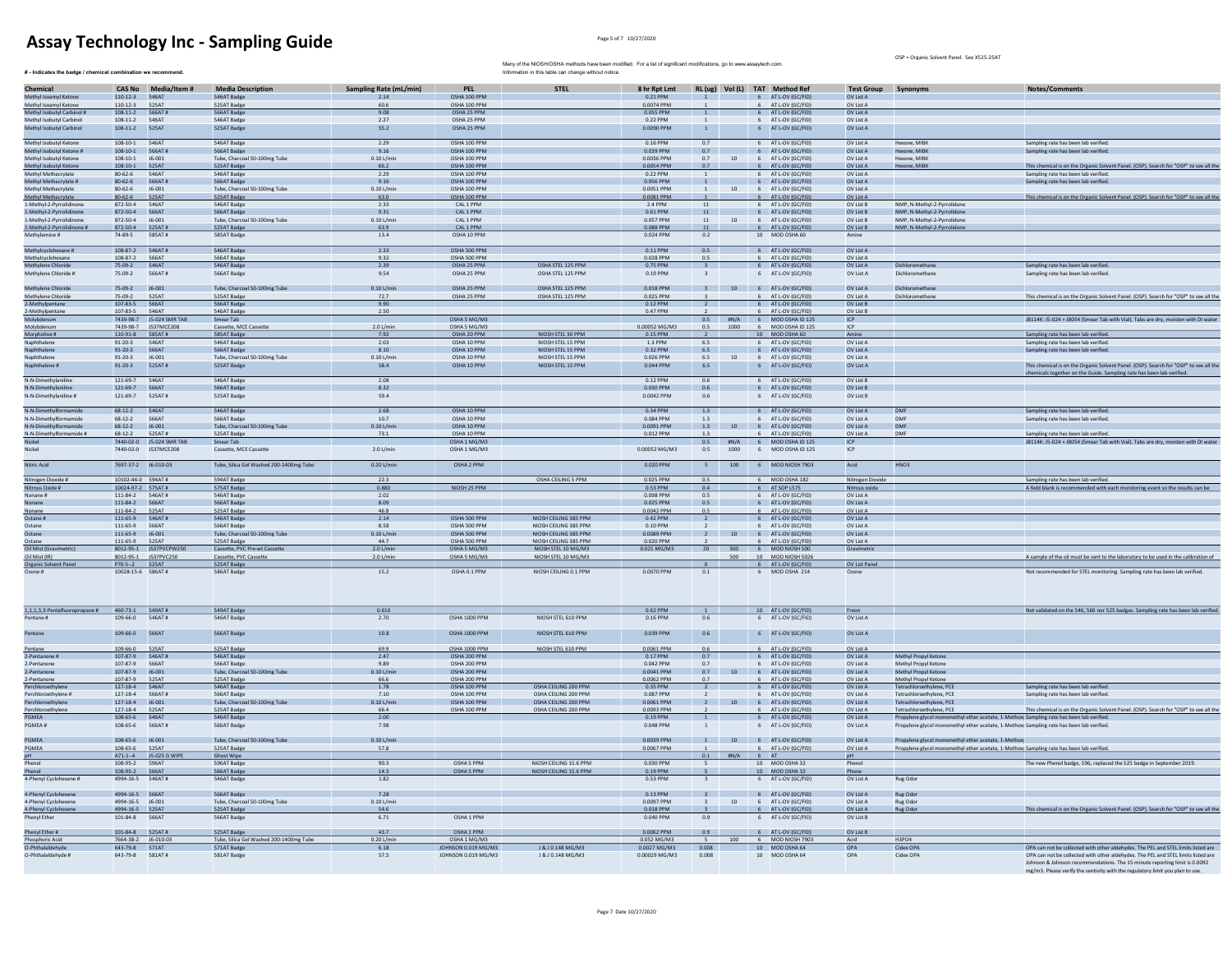Many of the NIOSH/OSHA methods have been modified. For a list of significant modifications, go to www.assaytech.com.

OSP = Organic Solvent Panel. See X525-25AT

| # - Indicates the badge / chemical combination we recommend.         |                                       |                                                  |                                                  |                               |                                    | Many of the NIOSH/OSHA methods have been modified. For a list of significant modifications, go to www.assaytech.com<br>Information in this table can change without notice |                           |                                            |              |                                                          |                            |                                                                  |                                                                                                                                                                                                                                                                                                                                                                                                                                                                                                                                           |
|----------------------------------------------------------------------|---------------------------------------|--------------------------------------------------|--------------------------------------------------|-------------------------------|------------------------------------|----------------------------------------------------------------------------------------------------------------------------------------------------------------------------|---------------------------|--------------------------------------------|--------------|----------------------------------------------------------|----------------------------|------------------------------------------------------------------|-------------------------------------------------------------------------------------------------------------------------------------------------------------------------------------------------------------------------------------------------------------------------------------------------------------------------------------------------------------------------------------------------------------------------------------------------------------------------------------------------------------------------------------------|
| Chemical                                                             |                                       | CAS No Media/Item #                              | <b>Media Description</b>                         | <b>Sampling Rate (mL/min)</b> | <b>PEL</b>                         | <b>STEL</b>                                                                                                                                                                | 8 hr Rpt Lmt              |                                            |              | RL (ug) Vol (L) TAT Method Ref                           | Test Group Synonyms        |                                                                  | Notes/Comments                                                                                                                                                                                                                                                                                                                                                                                                                                                                                                                            |
| Alpha-Pinene                                                         | 80-56-8 546AT                         |                                                  | 546AT Badge                                      | 1.96                          |                                    |                                                                                                                                                                            | 0.15 PPM                  | 0.8                                        |              | 6 AT L-OV (GC/FID)                                       | OV List C                  |                                                                  |                                                                                                                                                                                                                                                                                                                                                                                                                                                                                                                                           |
|                                                                      |                                       |                                                  |                                                  |                               |                                    |                                                                                                                                                                            |                           |                                            |              |                                                          |                            |                                                                  |                                                                                                                                                                                                                                                                                                                                                                                                                                                                                                                                           |
| Npha-Pinene #                                                        | 80-56-8                               | 566AT#                                           | 566AT Badge                                      | 7.86                          |                                    |                                                                                                                                                                            | 0.038 PPM                 | 0.8                                        |              | 6 AT L-OV (GC/FID)                                       | OV List C                  |                                                                  |                                                                                                                                                                                                                                                                                                                                                                                                                                                                                                                                           |
| Alpha-Pinene                                                         | 80-56-8 525AT                         |                                                  | 525AT Badge                                      | 57.2                          |                                    |                                                                                                                                                                            | 0.0052 PPM                | 0.8                                        |              | 6 AT L-OV (GC/FID)                                       | OV List C                  |                                                                  |                                                                                                                                                                                                                                                                                                                                                                                                                                                                                                                                           |
| Beta-Pinene<br>Beta-Pinene #                                         | 127-91-3 546AT<br>127-91-3 566AT#     |                                                  | 546AT Badge<br>566AT Badge                       | 1.96<br>7.86                  |                                    |                                                                                                                                                                            | 0.15 PPM<br>0.038 PPM     | 0.8<br>0.8                                 |              | 6 AT LOV (GC/FID)<br>6 AT L-OV (GC/FID)                  | OV List C<br>OV List C     |                                                                  |                                                                                                                                                                                                                                                                                                                                                                                                                                                                                                                                           |
| Beta-Pinene                                                          | 127-91-3 525AT                        |                                                  | 525AT Badge                                      | 57.2                          |                                    |                                                                                                                                                                            | 0.0052 PPM                | 0.8                                        |              | 6 AT L-OV (GC/FID)                                       | OV List C                  |                                                                  |                                                                                                                                                                                                                                                                                                                                                                                                                                                                                                                                           |
| Potassium<br>Potassium                                               |                                       | 7440-09-7 J5-024 SMR TAB<br>7440-09-7 JS37MCE208 | Smear Tab<br>Cassette, MCE Cassette              | 2.0 L/min                     | OSHA 1 MG/M3                       |                                                                                                                                                                            | 0.0026 MG/M3              | 10<br>2.5                                  | 1000         | #N/A 6 MOD OSHA ID 125<br>6 MOD OSHA ID 125              | <b>ICP</b><br>ICP          |                                                                  | J8114K: J5-024 + J8054 (Smear Tab with Vial). Tabs are dry, moisten with DI water                                                                                                                                                                                                                                                                                                                                                                                                                                                         |
|                                                                      |                                       |                                                  |                                                  |                               |                                    |                                                                                                                                                                            |                           |                                            |              |                                                          |                            |                                                                  |                                                                                                                                                                                                                                                                                                                                                                                                                                                                                                                                           |
| Potassium Hydroxide<br>1-Propanol #                                  | 71-23-8 546AT#                        | 1310-58-3 JS37MCE208                             | Cassette, MCE Cassette<br>546AT Badge            | 2.0 L/min<br>2.96             | OSHA 200 PPM                       | NIOSH CEILING 250 PPM                                                                                                                                                      | 0.016 MG/M3<br>0.46 PPM   | 15<br>1.6                                  | 1000         | 6 MOD OSHA ID 125<br>6 AT L-OV (GC/FID)                  | OV List A                  | n-Propanol, Propyl Alcoho                                        |                                                                                                                                                                                                                                                                                                                                                                                                                                                                                                                                           |
| 1-Propanol                                                           | 71-23-8                               | 566AT                                            | 566AT Badge                                      | 11.8                          | OSHA 200 PPM                       | NIOSH CEILING 250 PPM                                                                                                                                                      | 0.11 PPM                  | 1.6                                        |              | 6 AT L-OV (GC/FID)                                       | OV List A                  | n-Propanol, Propyl Alcohol                                       |                                                                                                                                                                                                                                                                                                                                                                                                                                                                                                                                           |
| 1-Propanol                                                           | $71 - 23 - 8$                         | J6-001                                           | Tube, Charcoal 50-100mg Tube                     | $0.10$ L/min                  | OSHA 200 PPM                       | NIOSH CEILING 250 PPM<br>NIOSH CEILING 250 PPM                                                                                                                             | 0.014 PPM                 | 1.6                                        | 10           | 6 AT L-OV (GC/FID                                        | OV List A                  | n-Propanol, Propyl Alcohol                                       |                                                                                                                                                                                                                                                                                                                                                                                                                                                                                                                                           |
| 1-Propanol<br>Propionaldehyde #                                      | $71 - 23 - 8$<br>123-38-6 571AT#      | 525AT                                            | 525AT Badge<br>571AT Badge                       | 82.5<br>9.58                  | OSHA 200 PPM                       |                                                                                                                                                                            | $0.016$ PPM<br>0.0092 PPM | 1.6<br>0.1                                 |              | 6 AT L-OV (GC/FID)<br>10 MOD EPA TO-11                   | OV List A<br>Aldehyde      | n-Propanol, Propyl Alcohol                                       |                                                                                                                                                                                                                                                                                                                                                                                                                                                                                                                                           |
| Propionaldehyde                                                      | 123-38-6                              | <b>581AT</b>                                     | 581AT Badge                                      | 76.5                          |                                    |                                                                                                                                                                            | 0.0011 PPM                | 0.1                                        |              | 10 MOD EPA TO-1                                          | Aldehydr                   |                                                                  |                                                                                                                                                                                                                                                                                                                                                                                                                                                                                                                                           |
| Propyl Acetate #<br>Propyl Acetate                                   | 109-60-4<br>109-60-4                  | 546AT#<br>566AT                                  | 546AT Badge<br>566AT Badge                       | 2.27<br>9.08                  | OSHA 200 PPM<br>OSHA 200 PPM       |                                                                                                                                                                            | 0.22 PPM<br>0.055 PPM     | <sup>1</sup><br>$\overline{1}$             |              | 6 AT L-OV (GC/FID)<br>6 AT L-OV (GC/FID)                 | OV List A<br>OV List A     |                                                                  |                                                                                                                                                                                                                                                                                                                                                                                                                                                                                                                                           |
| Propyl Acetate                                                       | 109-60-4                              | 525AT                                            | 525AT Badge                                      | 63.8                          | OSHA 200 PPM                       |                                                                                                                                                                            | 0.0078 PPM                |                                            |              | 6 AT L-OV (GC/FID)                                       | OV List A                  |                                                                  |                                                                                                                                                                                                                                                                                                                                                                                                                                                                                                                                           |
| N-Propyl Bromide<br>N-Propyl Bromide                                 | 106-94-5<br>106-94-5                  | 546AT<br>566AT                                   | 546AT Badge<br>566AT Badge                       | 2.07<br>8.26                  |                                    |                                                                                                                                                                            | 0.40 PPM<br>0.10 PPM      | $\overline{\phantom{0}}$<br>$\overline{2}$ |              | 6 AT L-OV (GC/FIL<br>6 AT L-OV (GC/FID)                  | OV List A<br>OV List A     | Propyl Bromide, 1-Bromopropane<br>Propyl Bromide, 1-Bromopropane |                                                                                                                                                                                                                                                                                                                                                                                                                                                                                                                                           |
| N-Propyl Bromide                                                     | 106-94-5                              | J6-001                                           | Tube, Charcoal 50-100mg Tube                     | 0.050 L/mi                    |                                    |                                                                                                                                                                            | 0.017 PPM                 | $\overline{2}$                             |              | 12 6 AT L-OV (GC/FID)                                    | OV List A                  | Propyl Bromide, 1-Bromopropane                                   |                                                                                                                                                                                                                                                                                                                                                                                                                                                                                                                                           |
| N-Propyl Bromide #                                                   | 106-94-5                              | 525AT#                                           | 525AT Badge                                      | 59.1                          |                                    |                                                                                                                                                                            | 0.014 PPM                 |                                            |              | AT L-OV (GC/FID                                          | OV List A                  | Propyl Bromide, 1-Bromopropane                                   |                                                                                                                                                                                                                                                                                                                                                                                                                                                                                                                                           |
| Propylene Glycol Methyl Ether<br>Propylene Glycol Methyl Ether #     | 107-98-2<br>107-98-2                  | 546AT<br>566AT#                                  | 546AT Badge<br>566AT Badge                       | 2.42<br>9.66                  |                                    |                                                                                                                                                                            | 0.47 PPM<br>0.12 PPM      | $\overline{2}$<br>$\overline{2}$           |              | 6 AT L-OV (GC/FID)<br>6 AT L-OV (GC/FID)                 | OV List A<br>OV List A     | 1-Methoxy-2-propanol<br>1-Methoxy-2-propanol                     |                                                                                                                                                                                                                                                                                                                                                                                                                                                                                                                                           |
| Propylene Glycol Methyl Ether                                        | 107-98-2 J6-001                       |                                                  | Tube, Charcoal 50-100mg Tube                     | $0.10$ L/min                  |                                    |                                                                                                                                                                            | 0.011 PPM                 | $\frac{1}{2}$                              |              | 10 6 AT L-OV (GC/FID)                                    | OV List A                  | 1-Methoxy-2-propanol                                             |                                                                                                                                                                                                                                                                                                                                                                                                                                                                                                                                           |
| Propylene Glycol Methyl Ether<br>Propylene Oxide #                   | 107-98-2<br>75-56-9                   | 525AT<br>546AT#                                  | 525AT Badge<br>546AT Badge                       | 63.0<br>3.01                  | OSHA 100 PPM                       |                                                                                                                                                                            | 0.018 PPM<br>0.29 PPM     | $\overline{1}$                             |              | AT L-OV (GC/FIL<br>6 AT L-OV (GC/FID)                    | OV List A<br>OV List A     | 1-Methoxy-2-propanol                                             |                                                                                                                                                                                                                                                                                                                                                                                                                                                                                                                                           |
| Propylene Oxide                                                      | 75-56-9                               | 566AT                                            | 566AT Badge                                      | 12.1                          | OSHA 100 PPM                       |                                                                                                                                                                            | 0.073 PPM                 | <sup>1</sup>                               |              | 6 AT L-OV (GC/FID)                                       | OV List A                  |                                                                  |                                                                                                                                                                                                                                                                                                                                                                                                                                                                                                                                           |
| Propylene Oxide                                                      | 75-56-9                               | J6-001                                           | Tube, Charcoal 50-100mg Tube                     | $0.10$ L/min                  | OSHA 100 PPM                       |                                                                                                                                                                            | 0.0088 PPM                | $\vert$ 1                                  |              | 10 6 AT L-OV (GC/FID)                                    | OV List A                  |                                                                  |                                                                                                                                                                                                                                                                                                                                                                                                                                                                                                                                           |
| Propylene Oxide<br>Propylenimine #                                   | 75-56-9<br>75-55-8                    | 525AT<br>585AT#                                  | 525AT Badge<br>585AT Badge                       | 76.5<br>10.0                  | OSHA 100 PPM<br>OSHA 2 PPM         |                                                                                                                                                                            | 0.011 PPM<br>0.018 PPM    | 0.2                                        |              | 6 AT L-OV (GC/FID<br>10 MOD OSHA 60                      | OV List A<br>Amine         |                                                                  |                                                                                                                                                                                                                                                                                                                                                                                                                                                                                                                                           |
| Pyridine                                                             | 110-86-1                              | 546AT                                            | 546AT Badge                                      | 2.58                          | OSHA 5 PPM                         |                                                                                                                                                                            | 0.22 PPM                  | 0.9                                        |              | 6 AT L-OV (GC/FID)                                       | OV List A                  |                                                                  |                                                                                                                                                                                                                                                                                                                                                                                                                                                                                                                                           |
| Pyridine<br>Pyridine #                                               | 110-86-1<br>110-86-1                  | 566AT<br>525AT#                                  | 566AT Badge<br>525AT Badge                       | 10.3<br>71.4                  | OSHA 5 PPM<br>OSHA 5 PPM           |                                                                                                                                                                            | 0.056 PPM<br>0.0081 PPM   | 0.9<br>0.9                                 |              | 6 AT L-OV (GC/FID)<br>6 AT L-OV (GC/FID)                 | OV List A<br>OV List A     |                                                                  |                                                                                                                                                                                                                                                                                                                                                                                                                                                                                                                                           |
| Selenium                                                             |                                       | 7782-49-2 J5-024 SMR TAB                         | Smear Tab                                        |                               | OSHA 0.2 MG/M3                     |                                                                                                                                                                            |                           |                                            |              | $5$ #N/A 6 MOD OSHAID 125                                | <b>ICP</b>                 |                                                                  | IR114K: IS-024 + IR054 (Smear Tab with Vial). Tabs are dry moisten with DJ water                                                                                                                                                                                                                                                                                                                                                                                                                                                          |
| Selenium                                                             |                                       | 7782-49-2 JS37MCE208                             | Cassette, MCE Cassette                           | 2.0 L/min                     | OSHA 0.2 MG/M3                     |                                                                                                                                                                            | 0.00052 MG/M3             | 0.5                                        | 1000         | 6 MOD OSHA ID 125                                        | ICP                        |                                                                  |                                                                                                                                                                                                                                                                                                                                                                                                                                                                                                                                           |
| Sevoflurane #                                                        | 28523-86-6 571AT#                     |                                                  | 571AT Badge                                      | 7.89                          |                                    |                                                                                                                                                                            | 0.097 PPM                 |                                            |              | 3 6 MOD OSHA 103                                         | Anesthetic Gas Ultane      |                                                                  |                                                                                                                                                                                                                                                                                                                                                                                                                                                                                                                                           |
| Sevoflurane                                                          | 28523-86-6 J6-001                     |                                                  | Tube, Charcoal 50-100mg Tube                     | 0.050 L/mi                    |                                    |                                                                                                                                                                            | 0.015 PPM                 |                                            | 12           | 6 MOD OSHA 103                                           | Anesthetic Gas             | Ultan                                                            |                                                                                                                                                                                                                                                                                                                                                                                                                                                                                                                                           |
| Crystalline-Silica (XRD) - Resp<br>Crystalline-Silica (XRD) - Resp # | 7631-86-9 J5-385#                     | 7631-86-9 JS37PVC350                             | Cassette, PVC Cassette<br>PVC 37 mm              | 2.5 L/min<br>2.0 L/min        |                                    |                                                                                                                                                                            |                           | $\theta$<br>$\circ$                        | 1000<br>1000 | 10 MOD NIOSH 7500<br>10 MOD NIOSH 7500                   | Subcontract<br>Subcontract |                                                                  | For respirable Crystalline Silica with dust, use a three piece pre-weighed PVC<br>Use a Parallel Particle Impactor. Collect Respirable particulates without the need of                                                                                                                                                                                                                                                                                                                                                                   |
| Crystalline-Silica (XRD) - Total                                     |                                       | 7631-86-9 JS37PVC250                             | Cassette, PVC Cassette                           | 2.0 L/min                     |                                    |                                                                                                                                                                            |                           | $\circ$                                    |              | 1000 10 MOD NIOSH 7500                                   | Subcontract                |                                                                  | a cyclone. The one time use impactors contain a preweighed PVC filter and are<br>usually used for crystallline silica (Quartz, Tridymite, and Cristobalite.), Unless<br>specifically requested, dust will not be performed. To calibrate your pump, a<br>special adaptor from SKC is required. Assay technology rents calibrated pumps.<br>The XRD analysis is subcontracted to another laboratory. Contact customer service<br>for more information<br>For Total Crystalline Silica with Dust, use a two piece pre-weighed PVC cassette, |
|                                                                      |                                       |                                                  |                                                  |                               |                                    |                                                                                                                                                                            |                           |                                            |              |                                                          |                            |                                                                  | JS37PVCPW250. If Dust is not needed, use a JS37PVC250 cassette. XRD analysis is<br>subcontracted to another laboratory. Please contact our customer service<br>department                                                                                                                                                                                                                                                                                                                                                                 |
| Silver                                                               |                                       | 7440-22-4 J5-024 SMR TAB                         | Smear Tab                                        |                               |                                    |                                                                                                                                                                            |                           | 0.5                                        | #N/A         | 6 MOD OSHA ID 125                                        | ICP                        |                                                                  | J8114K: J5-024 + J8054 (Smear Tab with Vial). Tabs are dry, moisten with DJ water<br>before use. DI water (J8055) available with shipment.                                                                                                                                                                                                                                                                                                                                                                                                |
|                                                                      |                                       | 7440-22-4 JS37MCE208                             | Cassette, MCE Cassette                           | 2.0 L/min                     |                                    |                                                                                                                                                                            |                           |                                            |              | 0.00052 MG/M3   0.5   1000   6   MOD OSHA ID 125         | ICP                        |                                                                  |                                                                                                                                                                                                                                                                                                                                                                                                                                                                                                                                           |
| Sodium                                                               |                                       | 7440-23-5 J5-024 SMR TAB                         | Smear Tab                                        |                               |                                    |                                                                                                                                                                            |                           | 10                                         | #N/A         | 6 MOD OSHA ID 125                                        | ICP                        |                                                                  | J8114K: J5-024 + J8054 (Smear Tab with Vial). Tabs are dry, moisten with DI water<br>before use. DI water (J8055) available with shipment.                                                                                                                                                                                                                                                                                                                                                                                                |
| Sodium                                                               |                                       | 7440-23-5 JS37MCE208                             | Cassette, MCE Cassette                           | 2.0 L/min                     |                                    |                                                                                                                                                                            | $0.010$ MG/M3             |                                            |              | 10 1000 6 MOD OSHA ID 125                                | ICP                        |                                                                  |                                                                                                                                                                                                                                                                                                                                                                                                                                                                                                                                           |
| <b>Stoddard Solvent</b>                                              | 8052-41-3 J6-001                      |                                                  | Tube, Charcoal 50-100mg Tube                     | 0.20 L/min                    | OSHA 2900 MG/M3                    | NIOSH CEILING 1800 MG/M3                                                                                                                                                   | $0.42$ MG/M3              | 40                                         | 10           | 6 MOD NIOSH 1550                                         | OV List C                  | <b>Mineral Spirits</b>                                           |                                                                                                                                                                                                                                                                                                                                                                                                                                                                                                                                           |
| <b>Stoddard Solvent</b><br>Stoddard Solvent #                        | 8052-41-3 546AT<br>8052-41-3   566AT# |                                                  | 546AT Badge<br>566AT Badge                       | 1.76<br>7.03                  | OSHA 2900 MG/M3<br>OSHA 2900 MG/M3 | NIOSH CEILING 1800 MG/M3<br>NIOSH CEILING 1800 MG/M3                                                                                                                       | 47 MG/M3<br>12 MG/M3      | 40                                         | 40           | 6 MOD NIOSH 1550<br>6 MOD NIOSH 1550                     | OV List C<br>OV List C     | <b>Mineral Spirits</b><br><b>Mineral Spirits</b>                 |                                                                                                                                                                                                                                                                                                                                                                                                                                                                                                                                           |
| <b>Stoddard Solvent</b>                                              | 8052-41-3   525AT                     |                                                  | 525AT Badge                                      | 53.3                          | OSHA 2900 MG/M3                    | NIOSH CEILING 1800 MG/M3                                                                                                                                                   | 1.6 MG/M3                 |                                            |              | 6 MOD NIOSH 1550                                         | OV List C                  | <b>Mineral Spirit</b>                                            |                                                                                                                                                                                                                                                                                                                                                                                                                                                                                                                                           |
| Strontium                                                            |                                       | 7440-24-6 J5-024 SMR TAB                         | Smear Tab                                        |                               |                                    |                                                                                                                                                                            |                           | 0.05                                       |              | #N/A 6 MOD OSHA ID 125                                   | ICP                        |                                                                  | J8114K: J5-024 + J8054 (Smear Tab with Vial). Tabs are dry, moisten with DI water<br>before use. DI water (J8055) available with shipment.                                                                                                                                                                                                                                                                                                                                                                                                |
| Strontium                                                            |                                       | 7440-24-6 JS37MCE208                             | Cassette, MCE Cassette                           | 2.0 L/min                     |                                    |                                                                                                                                                                            | 0.000052 MG/M3            |                                            |              | 0.05 1000 6 MOD OSHA ID 125                              | <b>ICP</b>                 |                                                                  |                                                                                                                                                                                                                                                                                                                                                                                                                                                                                                                                           |
| Styrene<br>Styrene #                                                 | 100-42-5<br>100-42-5    566AT#        | 546AT                                            | 546AT Badge<br>566AT Badge                       | 2.30<br>9.21                  | OSHA 100 PPM<br>OSHA 100 PPM       | OSHA CEILING 200 PPM<br>OSHA CEILING 200 PPM                                                                                                                               | 0.11 PPM<br>0.027 PPM     | 0.5<br>0.5                                 |              | 6 AT L-OV (GC/FID)<br>6 AT L-OV (GC/FID)                 | OV List A<br>OV List A     |                                                                  |                                                                                                                                                                                                                                                                                                                                                                                                                                                                                                                                           |
| Styrene                                                              | 100-42-5 J6-001                       |                                                  | Tube, Charcoal 50-100mg Tube                     | $0.10$ L/min                  | OSHA 100 PPM                       | OSHA CEILING 200 PPM                                                                                                                                                       | 0.0024 PPM                | 0.5                                        |              | 10 6 AT L-OV (GC/FID)                                    | OV List A                  |                                                                  |                                                                                                                                                                                                                                                                                                                                                                                                                                                                                                                                           |
| Styrene                                                              | 100-42-5                              | 525AT                                            | 525AT Badge                                      | 58.4                          | OSHA 100 PPM                       | OSHA CEILING 200 PPM                                                                                                                                                       | 0.0042 PPM                | 0.5                                        |              | 6 AT L-OV (GC/FID)                                       | OV List A                  |                                                                  | This chemical is on the Organic Solvent Panel. (OSP). Search for "OSP" to see all the                                                                                                                                                                                                                                                                                                                                                                                                                                                     |
| Sulfuric Acid                                                        | 7664-93-9 J6-010-03                   |                                                  | Tube, Silica Gel Washed 200-1400mg Tube          | 0.20 L/min                    | OSHA 1 MG/M3                       |                                                                                                                                                                            | 0.052 MG/M3               | 5                                          | 100          | 6 MOD NIOSH 7903                                         | Acid                       | H2SO4                                                            | chemicals together on the Guide.                                                                                                                                                                                                                                                                                                                                                                                                                                                                                                          |
| $2,4-TDI$                                                            | 584-84-9 J5-9002<br>91-08-7 J5-9002   |                                                  | Cassette, GFF w/ 1,-PP<br>Cassette, GFF w/ 1.-PP | $1.0$ L/min                   |                                    | OSHA CEILING 0.02 PPM                                                                                                                                                      | 0.000029 PPM              | 0.1                                        | 240          | 10 MOD OSHA 42                                           | Isocyanate:                | Toluene-2,4-Diisocyanate<br>Toluene-2.6-Diisocvanate             | Sample openface (See method)                                                                                                                                                                                                                                                                                                                                                                                                                                                                                                              |
| $2,6-TDI$<br>1,1,1,2-Tetrafluoroethane #                             | 811-97-2                              | 549AT#                                           | 549AT Badge                                      | $1.0$ L/min<br>0.670          |                                    |                                                                                                                                                                            | 0.000015 PPM<br>0.75 PPM  | 0.05<br><sup>1</sup>                       | 240          | 10 MOD OSHA 42<br>10 AT L-OV (GC/FID)                    | Isocyanates<br>Freon       | <b>HFC-134a</b>                                                  | Sample openface (See method)<br>Not validated on the 546, 566 nor 525 badges. Sampling rate has been lab verified.                                                                                                                                                                                                                                                                                                                                                                                                                        |
| Tetrahydrofuran #                                                    | 109-99-9                              | 546AT#                                           | 546AT Badge                                      | 2.70                          | OSHA 200 PPM                       |                                                                                                                                                                            | 0.21 PPM                  | 0.8                                        |              | 6 AT L-OV (GC/FID)                                       | OV List A                  |                                                                  | Sampling rate has been lab verified.                                                                                                                                                                                                                                                                                                                                                                                                                                                                                                      |
| Tetrahydrofuran<br>Tetrahydrofuran                                   | 109-99-9<br>109-99-9 J6-001           | 566AT                                            | 566AT Badge<br>Tube, Charcoal 50-100mg Tube      | 10.8<br>$0.10$ L/min          | OSHA 200 PPM<br>OSHA 200 PPM       |                                                                                                                                                                            | 0.052 PPM<br>0.0057 PPM   | 0.8<br>0.8                                 |              | 6 AT L-OV (GC/FID)<br>10 6 AT L-OV (GC/FID)              | OV List A<br>OV List A     |                                                                  | Sampling rate has been lab verified.                                                                                                                                                                                                                                                                                                                                                                                                                                                                                                      |
| Tetrahydrofuran                                                      | 109-99-9 525AT                        |                                                  | 525AT Badge                                      | 77.7                          | OSHA 200 PPM                       |                                                                                                                                                                            | 0.0073 PPM                | 0.8                                        |              | 6 AT L-OV (GC/FID)                                       | OV List A                  |                                                                  | This chemical is on the Organic Solvent Panel. (OSP). Search for "OSP" to see all the                                                                                                                                                                                                                                                                                                                                                                                                                                                     |
| Thallium                                                             |                                       | 7440-28-0 J5-024 SMR TAB                         | Smear Tab                                        |                               | OSHA 0.1 MG/M3                     |                                                                                                                                                                            |                           | 0.5                                        | #N/A         | 6 MOD OSHA ID 125                                        | ICP                        |                                                                  | J8114K: J5-024 + J8054 (Smear Tab with Vial). Tabs are dry, moisten with DI water                                                                                                                                                                                                                                                                                                                                                                                                                                                         |
| Thallium<br>Tin                                                      |                                       | 7440-28-0 JS37MCE208<br>7440-31-5 J5-024 SMR TAB | Cassette, MCE Cassette<br>Smear Tab              | 2.0 L/min                     | OSHA 0.1 MG/M3<br>OSHA 2 MG/M3     |                                                                                                                                                                            | 0.00052 MG/M3             | 0.5<br>2                                   | 1000         | 6 MOD OSHA ID 125<br>#N/A 6 MOD OSHA ID 125              | ICP<br>ICP                 |                                                                  | J8114K: J5-024 + J8054 (Smear Tab with Vial). Tabs are dry, moisten with DI water                                                                                                                                                                                                                                                                                                                                                                                                                                                         |
|                                                                      |                                       |                                                  | Cassette, MCE Cassette                           |                               |                                    |                                                                                                                                                                            | 0.00052 MG/M3             |                                            |              |                                                          | <b>ICP</b>                 |                                                                  | before use. DJ water (18055) available with shipment                                                                                                                                                                                                                                                                                                                                                                                                                                                                                      |
| <b>Tin</b><br>Titanium                                               |                                       | 7440-31-5 JS37MCE208<br>7440-32-6 J5-024 SMR TAB | Smear Tab                                        | 2.0 L/min                     | OSHA 2 MG/M3                       |                                                                                                                                                                            |                           |                                            |              | 0.5 1000 6 MOD OSHA ID 125<br>0.2 #N/A 6 MOD OSHA ID 125 | ICP                        |                                                                  | J8114K: J5-024 + J8054 (Smear Tab with Vial). Tabs are dry, moisten with DI water<br>before use. DI water (J8055) available with shipment.                                                                                                                                                                                                                                                                                                                                                                                                |
| Titanium                                                             |                                       | 7440-32-6 JS37MCE208                             | Cassette, MCE Cassette                           | 2.0 L/min                     |                                    |                                                                                                                                                                            |                           |                                            |              | 0.000052 MG/M3   0.05   1000   6   MOD OSHA ID 125       | ICP                        |                                                                  |                                                                                                                                                                                                                                                                                                                                                                                                                                                                                                                                           |
| <b>Titanium Dioxide</b>                                              |                                       | 13463-67-7 JS37MCE208                            | Cassette, MCE Cassette                           | $2.0$ L/min                   |                                    |                                                                                                                                                                            | 0.00010 MG/M3             |                                            |              | 0.1 1000 6 MOD OSHA ID 125                               | <b>ICP</b>                 |                                                                  |                                                                                                                                                                                                                                                                                                                                                                                                                                                                                                                                           |
| O-Tolualdehhyde                                                      | 529-20-4    571AT                     |                                                  | 571AT Badge                                      | 6.30                          |                                    |                                                                                                                                                                            | 0.20 PPM                  |                                            |              | 6 MOD EPA TO-11                                          | Aldehyde                   |                                                                  |                                                                                                                                                                                                                                                                                                                                                                                                                                                                                                                                           |
| M-Tolualdehyde #                                                     | 620-23-5   571AT#                     |                                                  | 571AT Badge                                      | 6.29                          |                                    |                                                                                                                                                                            | 0.20 PPM                  | $\overline{\mathbf{3}}$                    |              | 10 MOD EPA TO-11                                         | Aldehyde                   |                                                                  |                                                                                                                                                                                                                                                                                                                                                                                                                                                                                                                                           |
| M-Tolualdehyde<br>Toluene                                            | 620-23-5 581AT<br>108-88-3 546AT      |                                                  | 581AT Badge<br>546AT Badge                       | 59.5<br>2.37                  | OSHA 200 PPM                       | OSHA CEILING 300 PPM                                                                                                                                                       | 0.021 PPM<br>0.47 PPM     | $\mathbf{R}$<br>$\overline{2}$             |              | 10 MOD EPA TO-11<br>6 AT L-OV (GC/FID)                   | Aldehyde<br>OV List A      |                                                                  | Sampling rate has been lab verified.                                                                                                                                                                                                                                                                                                                                                                                                                                                                                                      |
| Toluene #                                                            | 108-88-3 566AT#                       |                                                  | 566AT Badge                                      | 9.48                          | OSHA 200 PPM                       | OSHA CEILING 300 PPM                                                                                                                                                       | 0.12 PPM                  | $\frac{1}{2}$                              |              | 6 AT L-OV (GC/FID)                                       | OV List A                  |                                                                  | Sampling rate has been lab verified.                                                                                                                                                                                                                                                                                                                                                                                                                                                                                                      |
| Toluene<br>Toluene                                                   | 108-88-3 J6-001<br>108-88-3 525AT     |                                                  | Tube, Charcoal 50-100mg Tube<br>525AT Badge      | $0.10$ L/min<br>69.5          | OSHA 200 PPM<br>OSHA 200 PPM       | OSHA CEILING 300 PPM<br>OSHA CEILING 300 PPM                                                                                                                               | 0.011 PPM<br>0.016 PPM    | $\overline{2}$<br>$\overline{2}$           |              | 10 6 AT L-OV (GC/FID)<br>6 AT L-OV (GC/FID)              | OV List A<br>OV List A     |                                                                  | This chemical is on the Organic Solvent Panel. (OSP). Search for "OSP" to see all the                                                                                                                                                                                                                                                                                                                                                                                                                                                     |
| <b>Total Hydrocarbons</b>                                            | 8002-05-9 546AT                       |                                                  | 546AT Badge                                      | 2.50                          |                                    |                                                                                                                                                                            | 33 MG/M3                  | 40                                         |              | 6 MOD NIOSH 1500                                         | OV List C                  |                                                                  | All results reported in mg/m3. Hydrocarbon Range from C4 to C15. Some list A                                                                                                                                                                                                                                                                                                                                                                                                                                                              |
| Total Hydrocarbons #                                                 | 8002-05-9 566AT#                      |                                                  | 566AT Badge                                      | 9.88                          |                                    |                                                                                                                                                                            | 8.4 MG/M3                 | 40                                         |              | 6 MOD NIOSH 1500                                         | OV List C                  |                                                                  | All results reported in mg/m3. Hydrocarbon Range from C4 to C15. Some list A<br>chemicals can be analyzed with some list C chemicals. Aromatic and aliphatic                                                                                                                                                                                                                                                                                                                                                                              |